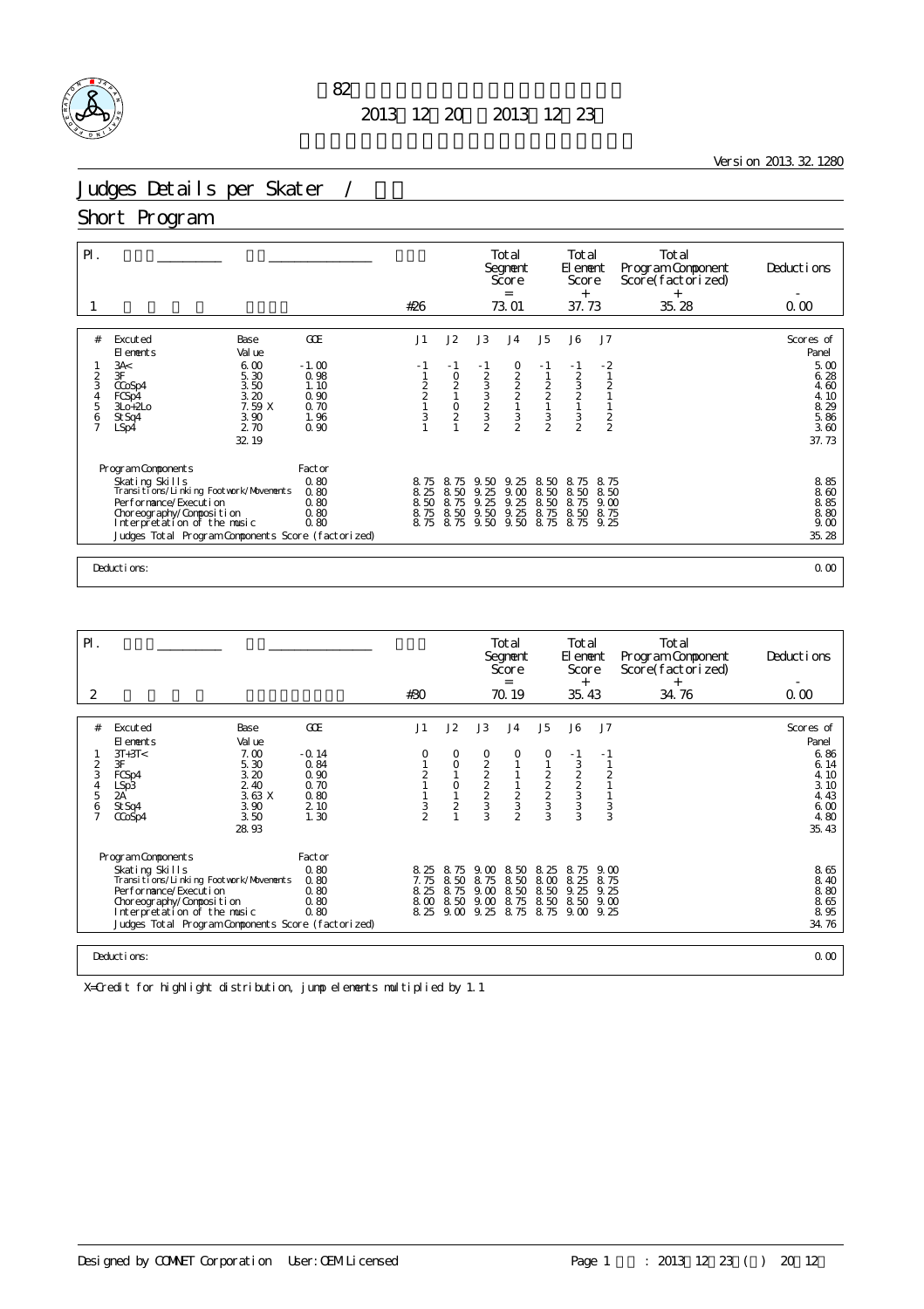

<u>Version 2013.32.1280</u>

# Judges Details per Skater /

#### Short Program

| $\mathsf{P}$ .<br>3                                                                                                                                                                                                                       |                                                                    | #29                                   |                                                                             |                                          | Total<br>Segnent<br>Score<br>$=$<br>67.42                        |                                                                                                                  | Total<br>El ement<br>Score<br>$^{+}$<br>35.58                                       |                                                | Total<br>Program Component<br>Score(factorized)<br>$+$<br>31.84 | Deductions<br>0.00                                                                  |
|-------------------------------------------------------------------------------------------------------------------------------------------------------------------------------------------------------------------------------------------|--------------------------------------------------------------------|---------------------------------------|-----------------------------------------------------------------------------|------------------------------------------|------------------------------------------------------------------|------------------------------------------------------------------------------------------------------------------|-------------------------------------------------------------------------------------|------------------------------------------------|-----------------------------------------------------------------|-------------------------------------------------------------------------------------|
| #<br>Excuted<br>Base<br>Val ue<br>El ements<br>8.20<br>$3T+3T$<br>3.50<br>CCoSp4<br>2<br>3<br>3.00<br>FSSp4<br>5.83 X<br>$\frac{4}{5}$<br>$\frac{3F}{2A}$<br>3.63X<br>6<br>3.30<br>St Sq3<br>$\overline{7}$<br>2 70<br>LSp4<br>30.16      | <b>GCE</b><br>1.54<br>0.80<br>0.40<br>0.28<br>0.60<br>1.00<br>0.80 | J1<br>$\overline{c}$                  | J2<br>2<br>$\circ$<br>$\begin{matrix} 0 \\ 0 \\ 1 \end{matrix}$<br>$\Omega$ | J3<br>3222<br>$\frac{1}{2}$              | J <sub>4</sub><br>2<br>$\begin{matrix} 0 \\ 1 \\ 2 \end{matrix}$ | J5<br>$\begin{array}{c} 2 \\ 2 \\ 1 \end{array}$<br>$\begin{array}{c} 1 \\ 2 \\ 1 \end{array}$<br>$\overline{2}$ | J6<br>$\frac{3}{2}$<br>$\circ$<br>$\begin{array}{c}\n1 \\ 2 \\ 3 \\ 3\n\end{array}$ | J7<br>$\frac{2}{2}$<br>0122                    |                                                                 | Scores of<br>Panel<br>9.74<br>4.30<br>3.40<br>6.11<br>4.23<br>4.30<br>3.50<br>35.58 |
| Program Components<br>Skating Skills<br>Transitions/Linking Footvork/Movements<br>Per for mance/Execution<br>Choreography/Composition<br>Interpretation of the music<br>Judges Total Program Components Score (factorized)<br>Deductions: | Factor<br>0.80<br>0.80<br>0.80<br>0.80<br>0.80                     | 7. 75<br>7.50<br>8.00<br>8.00<br>7.75 | 8.<br>ന<br>7.75<br>8.25<br>7.75<br>8.00                                     | 8.<br>25<br>7.75<br>8.25<br>8.00<br>8.25 | 8.00<br>7.75<br>8.00<br>8.25<br>8.25                             | -75<br>7.50<br>8.00<br>7.75                                                                                      | 7.50<br>25<br>8.25<br>7.75<br>8.00 8.00                                             | 8.25<br>8 <sub>m</sub><br>8.50<br>8.25<br>8.50 |                                                                 | 7.95<br>7.65<br>8.15<br>7.95<br>8.10<br>31.84<br>0.00                               |

| $\mathsf{P}$ .                                  |                                                                                                                                                                                                                                |                                                 |                                                      |                                      |                                                         | Total<br>Segnent<br>Score<br>$=$     |                                      | Total<br>El ement<br>Score<br>$^{+}$ |                                           | Total<br>Program Component<br>Score(factorized)<br>$^{+}$ | Deductions |                                                                |
|-------------------------------------------------|--------------------------------------------------------------------------------------------------------------------------------------------------------------------------------------------------------------------------------|-------------------------------------------------|------------------------------------------------------|--------------------------------------|---------------------------------------------------------|--------------------------------------|--------------------------------------|--------------------------------------|-------------------------------------------|-----------------------------------------------------------|------------|----------------------------------------------------------------|
| 4                                               |                                                                                                                                                                                                                                |                                                 |                                                      | #19                                  |                                                         |                                      | 66.52                                |                                      | 38.08                                     |                                                           | 28.44      | 0.00                                                           |
| #                                               | Excuted<br>Base                                                                                                                                                                                                                |                                                 | GOE                                                  | J1                                   | J2                                                      | J3                                   | J <sub>4</sub>                       | J <sub>5</sub>                       | J6                                        | J <sub>7</sub>                                            |            | Scores of                                                      |
|                                                 | El ements<br>Val ue                                                                                                                                                                                                            |                                                 |                                                      |                                      |                                                         |                                      |                                      |                                      |                                           |                                                           |            | Panel                                                          |
| $\overline{2}$<br>3<br>$\overline{4}$<br>5<br>6 | St Sq4<br>$3Lz + 3T$<br>10.10<br>LSp4<br>3F<br>FCSp4<br>2A<br>CCoSp4<br>32.86                                                                                                                                                  | 3.90<br>2.70<br>5.83 X<br>3.20<br>3.63X<br>3.50 | 1.26<br>0.98<br>1.00<br>0.28<br>0.60<br>0.50<br>0.60 | 2<br>$\frac{2}{0}$                   | $\begin{array}{c}\n2 \\ 2 \\ 0\n\end{array}$<br>$\circ$ | 222<br>$\overline{2}$                | 2220                                 | $\circ$                              | $\frac{2}{1}$<br>3<br>3<br>$\mathfrak{D}$ | $\frac{2}{1}$<br>$\overline{2}$                           |            | 5.16<br>11.08<br>3.70<br>6.11<br>3.80<br>4.13<br>4.10<br>38.08 |
|                                                 | Program Components<br>Skating Skills<br>Transi ti ons/Li nki ng Footvork/Movements<br>Per for mance/Execution<br>Choreography/Composition<br>Interpretation of the music<br>Judges Total Program Components Score (factorized) |                                                 | Factor<br>0.80<br>0.80<br>0.80<br>0.80<br>0.80       | 7.25<br>7.00<br>7.25<br>7.25<br>6.75 | 7 ന<br>6.75<br>7.25<br>7.00<br>7.25                     | 7.75<br>7.50<br>7.50<br>7.75<br>7.75 | 7.25<br>7.00<br>7.25<br>7.25<br>7.50 | 7 M<br>6.50<br>6.75<br>6.75<br>6.50  | 7 25<br>7. CO<br>7.50<br>7.00<br>7.25     | 7. M<br>6.50<br>7.00<br>7.25<br>7. CO                     |            | 7.15<br>6.85<br>7.25<br>7.15<br>7.15<br>28.44                  |
|                                                 | Deductions:                                                                                                                                                                                                                    |                                                 |                                                      |                                      |                                                         |                                      |                                      |                                      |                                           |                                                           |            | 0.00                                                           |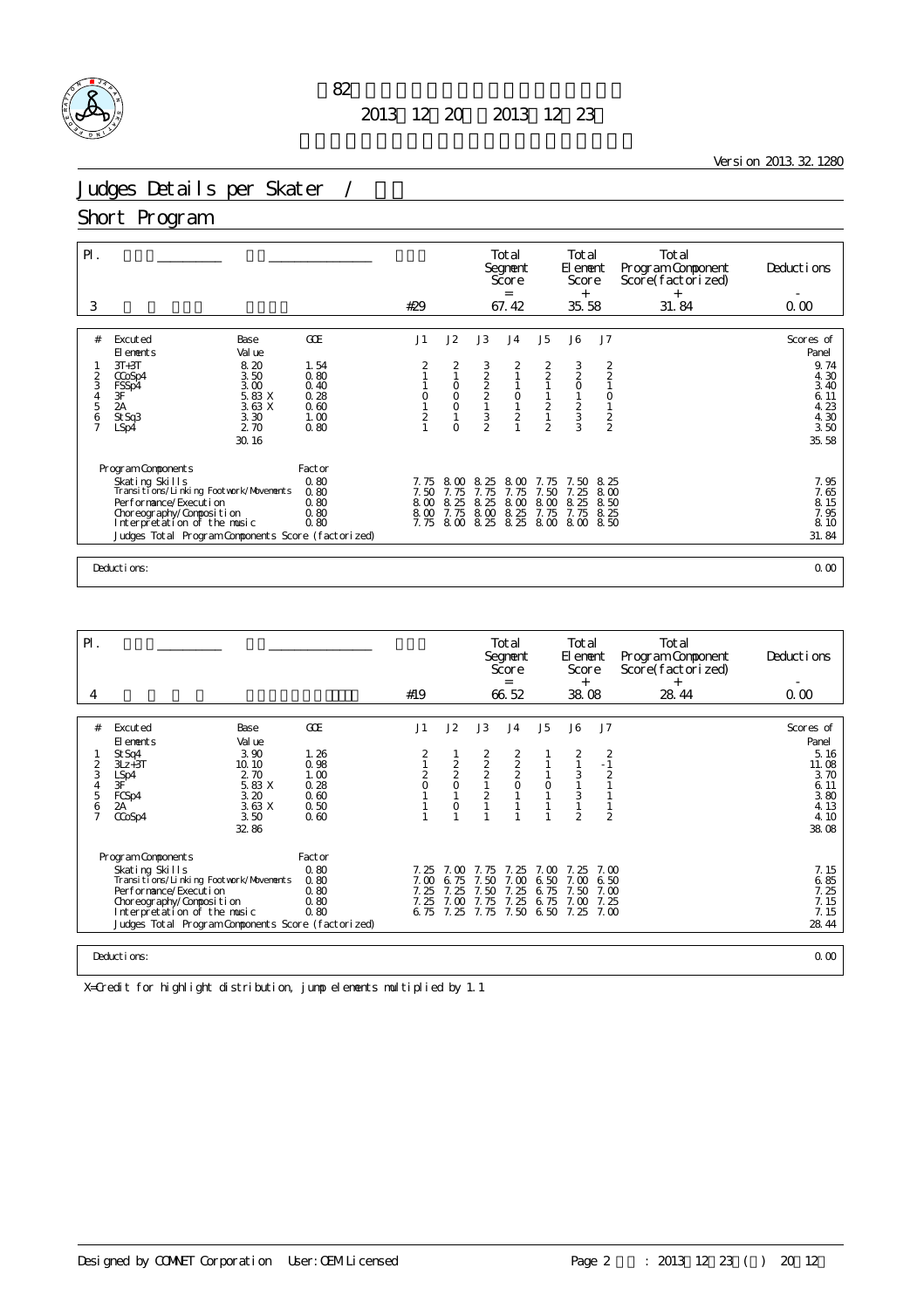

<u>Version 2013.32.1280</u>

# Judges Details per Skater /

#### Short Program

| $\mathsf{P}$ .<br>5                | <b>FSC</b>                                                                                                                                                                                               |                                              | #25                                            |                                           |                                                | Total<br>Segnent<br>Score<br>$=$<br>64.87                     |                                                             | Total<br>El ement<br>Score<br>$^{+}$<br>34.43               |                                                  | Total<br>Program Component<br>Score(factorized)<br>$+$<br>30.44 | Deductions<br>0.00                            |
|------------------------------------|----------------------------------------------------------------------------------------------------------------------------------------------------------------------------------------------------------|----------------------------------------------|------------------------------------------------|-------------------------------------------|------------------------------------------------|---------------------------------------------------------------|-------------------------------------------------------------|-------------------------------------------------------------|--------------------------------------------------|-----------------------------------------------------------------|-----------------------------------------------|
|                                    |                                                                                                                                                                                                          |                                              |                                                |                                           |                                                |                                                               |                                                             |                                                             |                                                  |                                                                 |                                               |
| #                                  | Excuted<br>Base<br>Val ue<br>El ements                                                                                                                                                                   | <b>GCE</b>                                   | J1                                             | J2                                        | J3                                             | J <sub>4</sub>                                                | J5                                                          | J6                                                          | J7                                               |                                                                 | Scores of<br>Panel                            |
| $\overline{c}$<br>3<br>4<br>5<br>6 | 8.20<br>$3T+3T$<br>6.00<br>3Lz<br>3.00<br>FSSp4<br>3.50<br>CCoSp4<br>3.63X<br>2A<br>St Sq3<br>3.30                                                                                                       | 1.26<br>0.84<br>0.40<br>0.50<br>0.70<br>0.90 |                                                | $\circ$<br>$\circ$<br>0<br>$\overline{0}$ | $\frac{2}{2}$<br>$\frac{2}{2}$                 | $\begin{array}{c}\n2 \\ 2 \\ 1\n\end{array}$<br>$\frac{2}{2}$ | $\begin{array}{c} 2 \\ 2 \\ 1 \end{array}$<br>$\frac{2}{2}$ | $\begin{array}{c} 2 \\ 0 \\ 2 \end{array}$<br>$\frac{1}{2}$ | $\overline{2}$<br>$\frac{2}{1}$<br>$\frac{2}{1}$ |                                                                 | 9.46<br>6.84<br>3.40<br>4.00<br>4.33<br>4.20  |
| $\overline{1}$                     | 1.90<br>LSp2<br>29.53                                                                                                                                                                                    | 0.30                                         |                                                | $\Omega$                                  |                                                |                                                               |                                                             | $\overline{O}$                                              |                                                  |                                                                 | 220<br>34.43                                  |
|                                    | Program Components                                                                                                                                                                                       | Factor<br>0.80                               |                                                |                                           |                                                |                                                               |                                                             |                                                             |                                                  |                                                                 |                                               |
|                                    | Skating Skills<br>Transi ti ons/Li nki ng Footvork/Movements<br>Per for mance/Execution<br>Choreography/Composition<br>Interpretation of the music<br>Judges Total Program Components Score (factorized) | 0.80<br>0.80<br>0.80<br>0.80                 | 6.75<br>6 <sub>0</sub><br>6.50<br>6.50<br>6.75 | 7.25<br>7.00<br>7.50<br>7.25<br>7.50      | 7.75<br>7.50<br>8.<br>$\infty$<br>7.75<br>8.25 | 8.25<br>8.00<br>8<br>25<br>8.25<br>8.50                       | 8.00<br>7.50<br>8.00<br>8.25<br>8.00                        | 7.25<br>75<br>6.<br>25<br>7.00<br>7.25                      | 8.00<br>7.25<br>8 <sub>0</sub><br>7.75<br>8.25   |                                                                 | 7.65<br>7.20<br>7.75<br>7.60<br>7.85<br>30.44 |
|                                    | Deductions:                                                                                                                                                                                              |                                              |                                                |                                           |                                                |                                                               |                                                             |                                                             |                                                  |                                                                 | 0.00                                          |

| $\mathsf{P}$ . |                                                                                   |                |                 |                                                      |                  |                                              | Total<br>Segnent<br>Score<br>$=$ |                | Total<br>El ement<br>Score<br>$^{+}$ |                | Total<br>Program Component<br>Score(factorized)<br>$^{+}$ | Deductions    |
|----------------|-----------------------------------------------------------------------------------|----------------|-----------------|------------------------------------------------------|------------------|----------------------------------------------|----------------------------------|----------------|--------------------------------------|----------------|-----------------------------------------------------------|---------------|
| 6              |                                                                                   |                | <b>FS</b>       | #24                                                  |                  |                                              | 60.63                            |                | 31.63                                |                | 29.00                                                     | 0.00          |
| #              | Excuted                                                                           | Base           | GOE             | J1                                                   | J2               | J3                                           | J <sub>4</sub>                   | J <sub>5</sub> | J6                                   | J <sub>7</sub> |                                                           | Scores of     |
|                | El ements                                                                         | Val ue         |                 |                                                      |                  |                                              |                                  |                |                                      |                |                                                           | Panel         |
| $\overline{2}$ | 2A<br>$3S+3T<$                                                                    | 3.30<br>7.10   | 0.60<br>$-0.28$ |                                                      | $-1$             |                                              | 2                                |                | 3<br>$-1$                            |                |                                                           | 3.90<br>6.82  |
| 3<br>4         | FCSp4<br>3L <sub>O</sub>                                                          | 3.20<br>5.61 X | 0.80<br>0.56    | $\begin{smallmatrix} 0 \\ 2 \\ -1 \end{smallmatrix}$ | $\circ$          | $\begin{array}{c}\n0 \\ 2 \\ 1\n\end{array}$ |                                  |                | $\frac{2}{2}$                        | $\overline{a}$ |                                                           | 4.00<br>6.17  |
| 5              | St Sq3                                                                            | 3.30           | 0.80            |                                                      | $\circ$          | $\overline{c}$                               | $\overline{c}$                   |                |                                      | $\frac{2}{1}$  |                                                           | 4.10          |
| 6              | LSp <sub>2</sub><br>CCoSp4                                                        | 1.90<br>3.50   | 0.34<br>0.90    | $\mathfrak{D}$                                       | $-1$<br>$\Omega$ | $\mathbf{1}$<br>$\overline{2}$               | $\mathbf{1}$<br>$\mathfrak{D}$   | $\mathfrak{D}$ |                                      | $\overline{2}$ |                                                           | 2 2 4<br>4.40 |
|                |                                                                                   | 27.91          |                 |                                                      |                  |                                              |                                  |                |                                      |                |                                                           | 31.63         |
|                | Program Components                                                                |                | Factor          |                                                      |                  |                                              |                                  |                |                                      |                |                                                           |               |
|                | Skating Skills                                                                    |                | 0.80            | 7.25                                                 | 7 25             | 7.75                                         | 750                              | 7.25           | 7 M                                  | 7.50           |                                                           | 7.35          |
|                | Transi ti ons/Li nki ng Footvork/Movements<br>Per for mance/Execution             |                | 0.80<br>0.80    | 6.50<br>7.00                                         | 6.75<br>7.00     | -25<br>7.75                                  | 25<br>7.50                       | . ന<br>7.50    | 6.75<br>7.25                         | 6.50<br>7.25   |                                                           | 6.85<br>7.30  |
|                | Choreography/Composition                                                          |                | 0.80            | 7.00                                                 | 7.00             | 7.50                                         | 7.50                             | 7.25           | 6.75                                 | 7.50           |                                                           | 7.25          |
|                | Interpretation of the music<br>Judges Total Program Components Score (factorized) |                | 0.80            | 7.25                                                 | 7.25             | 7.75                                         | 7.75                             | 7.50           | 7.00                                 | 7.75           |                                                           | 7.50<br>29.00 |
|                |                                                                                   |                |                 |                                                      |                  |                                              |                                  |                |                                      |                |                                                           |               |
|                | Deductions:                                                                       |                |                 |                                                      |                  |                                              |                                  |                |                                      |                | 0.00                                                      |               |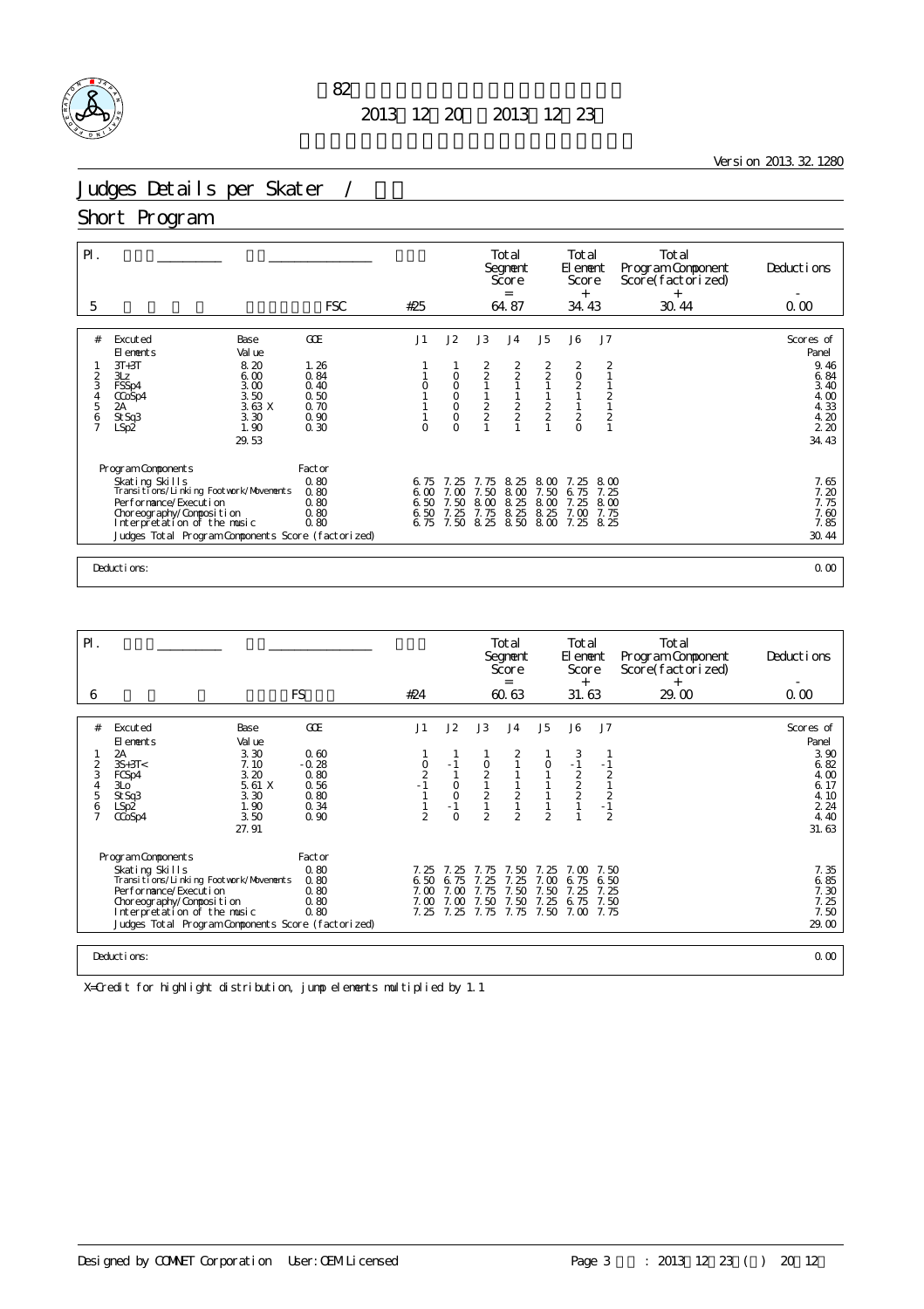

<u>Version 2013.32.1280</u>

# Judges Details per Skater /

#### Short Program

| $\mathsf{P}$ . |                                                              |              | #5            |                |                                            | Total<br>Segnent<br>Score<br>$=$<br>59.25    |                  | Total<br>El ement<br>Score<br>$^{+}$<br>33.93 |                | Total<br>Program Component<br>Score(factorized)<br>$+$<br>25.32 | Deductions<br>0.00 |
|----------------|--------------------------------------------------------------|--------------|---------------|----------------|--------------------------------------------|----------------------------------------------|------------------|-----------------------------------------------|----------------|-----------------------------------------------------------------|--------------------|
|                |                                                              |              |               |                |                                            |                                              |                  |                                               |                |                                                                 |                    |
| #              | Excuted<br>Base<br>El ements<br>Val ue                       | GOE          | J1            | J2             | J3                                         | J <sub>4</sub>                               | J5               | <b>J6</b>                                     | J7             |                                                                 | Scores of<br>Panel |
|                | $3T+3T$<br>8.20                                              | 1.40         | 2             | 2              |                                            | 2                                            |                  | 2                                             |                |                                                                 | 9.60               |
| $\frac{2}{3}$  | 3F<br>5.30<br>2.40<br>LSp3                                   | 0.70<br>0.50 |               | $\circ$        | $\begin{array}{c} 2 \\ 2 \\ 1 \end{array}$ | $\mathbf{1}$<br>$\mathbf{1}$                 |                  |                                               | $\circ$        |                                                                 | 6.00<br>290        |
| 4              | 3.63X<br>2A                                                  | 0.80         | $\frac{2}{1}$ |                |                                            |                                              |                  |                                               |                |                                                                 | 4.43               |
| 5<br>6         | FSSp4<br>3.00<br>2.60<br>St Sq <sub>2</sub>                  | 0.70<br>0.70 |               | $\overline{0}$ | $\frac{2}{2}$<br>1                         | $\begin{array}{c}\n2 \\ 1 \\ 2\n\end{array}$ | $\frac{1}{2}$    | $\frac{2}{3}$<br>$\frac{2}{1}$                | $\frac{1}{2}$  |                                                                 | 3.70<br>3.30       |
|                | 3.50<br>CCoSp4                                               | 0.50         |               | $\circ$        |                                            |                                              |                  |                                               | $\overline{1}$ |                                                                 | 4.00               |
|                | 28.63                                                        |              |               |                |                                            |                                              |                  |                                               |                |                                                                 | 33.93              |
|                |                                                              |              |               |                |                                            |                                              |                  |                                               |                |                                                                 |                    |
|                | Program Components                                           | Factor       |               |                |                                            |                                              |                  |                                               |                |                                                                 |                    |
|                | Skating Skills<br>Transi ti ons/Li nki ng Footvork/Movements | 0.80<br>0.80 | 6.25<br>5.75  | 6.25<br>5.75   | 6.75<br>6.50                               | 6.50<br>25<br>6.                             | 6.50<br>25<br>6. | 25<br>6.<br>6.00                              | 6.25<br>5.50   |                                                                 | 6.35<br>6.00       |
|                | Per for mance/Execution                                      | 0.80         | 6.50          | 6.50           | 7.00                                       | 6.50                                         | 7.00             | 6.50                                          | 5.75           |                                                                 | 6.60               |
|                | Choreography/Composition                                     | 0.80         | 6.25          | 6.00           | 6.75                                       | 6.50                                         | 6.75             | 6.00                                          | 6.25           |                                                                 | 6.35               |
|                | Interpretation of the music                                  | 0.80         | 600           |                | 6.25 6.50 6.75 6.75 6.25                   |                                              |                  |                                               | 6 <sub>0</sub> |                                                                 | 6.35               |
|                | Judges Total Program Components Score (factorized)           |              |               |                |                                            |                                              |                  |                                               |                |                                                                 | 25.32              |
|                |                                                              |              |               |                |                                            |                                              |                  |                                               |                |                                                                 |                    |
|                | Deductions:                                                  |              |               |                |                                            |                                              |                  |                                               |                |                                                                 | 0.00               |

| $P$ .                                        |                                                                                                                                                                                                                                |                                                                                  |                                                             |                              |                                                                             |                                           | Total<br>Segnent<br>Score<br>$=$                 |                                      | <b>Total</b><br>El ement<br>Score<br>$^{+}$ |                                      | Total<br>Program Component<br>Score(factorized)<br>$^{+}$ | Deductions                                                                          |
|----------------------------------------------|--------------------------------------------------------------------------------------------------------------------------------------------------------------------------------------------------------------------------------|----------------------------------------------------------------------------------|-------------------------------------------------------------|------------------------------|-----------------------------------------------------------------------------|-------------------------------------------|--------------------------------------------------|--------------------------------------|---------------------------------------------|--------------------------------------|-----------------------------------------------------------|-------------------------------------------------------------------------------------|
| 8                                            |                                                                                                                                                                                                                                |                                                                                  | <b>FSC</b>                                                  | #15                          |                                                                             |                                           | 56.35                                            |                                      | 33.11                                       |                                      | 23.24                                                     | 0.00                                                                                |
| #<br>2<br>3<br>4<br>5<br>6<br>$\overline{7}$ | Excuted<br>El ements<br>$3T+3T$<br>3L <sub>O</sub><br>CCoSp4<br>LSp4<br>St Sq3<br>2A<br>FSSp4                                                                                                                                  | Base<br>Val ue<br>8.20<br>5.10<br>3.50<br>2.70<br>3.30<br>3.63X<br>3.00<br>29.43 | GOE<br>0.98<br>0.70<br>0.40<br>0.80<br>0.20<br>0.40<br>0.20 | J1<br>$\Omega$               | J2<br>2<br>$\begin{matrix} 0 \\ 2 \\ 0 \end{matrix}$<br>$\circ$<br>$\Omega$ | J3<br>$\circ$<br>O<br>$\circ$<br>$\Omega$ | J <sub>4</sub><br>$\frac{2}{2}$<br>$\frac{2}{1}$ | J5<br>$\circ$<br>$\circ$<br>$\Omega$ | J6<br>$\frac{2}{2}$<br>$\frac{3}{2}$        | J7<br>$\overline{2}$                 |                                                           | Scores of<br>Panel<br>9.18<br>5.80<br>3.90<br>3.50<br>3.50<br>4.03<br>3.20<br>33.11 |
|                                              | Program Components<br>Skating Skills<br>Transi ti ons/Li nki ng Footvork/Movements<br>Per for mance/Execution<br>Choreography/Composition<br>Interpretation of the music<br>Judges Total Program Components Score (factorized) |                                                                                  | Factor<br>0.80<br>0.80<br>0.80<br>0.80<br>0.80              | 5.50<br>5.25<br>5.50<br>5.50 | 75<br>-5.<br>5.50<br>5.50<br>5.50<br>5.25 5.75                              | 6 <sub>0</sub><br>5.50<br>5.75<br>5.75    | 6.25<br>6.00<br>6.50<br>6.50<br>5.50 6.75 5.25   | 5.25<br>5.00<br>5.00<br>5.25         | 5.75<br>6.00<br>6.50<br>6.00<br>6.25        | 6.25<br>5.75<br>6.50<br>6.25<br>6.50 |                                                           | 5.85<br>5.60<br>5.95<br>5.80<br>5.85<br>23.24                                       |
|                                              | Deductions:                                                                                                                                                                                                                    |                                                                                  |                                                             |                              |                                                                             |                                           |                                                  |                                      |                                             |                                      |                                                           | 0.00                                                                                |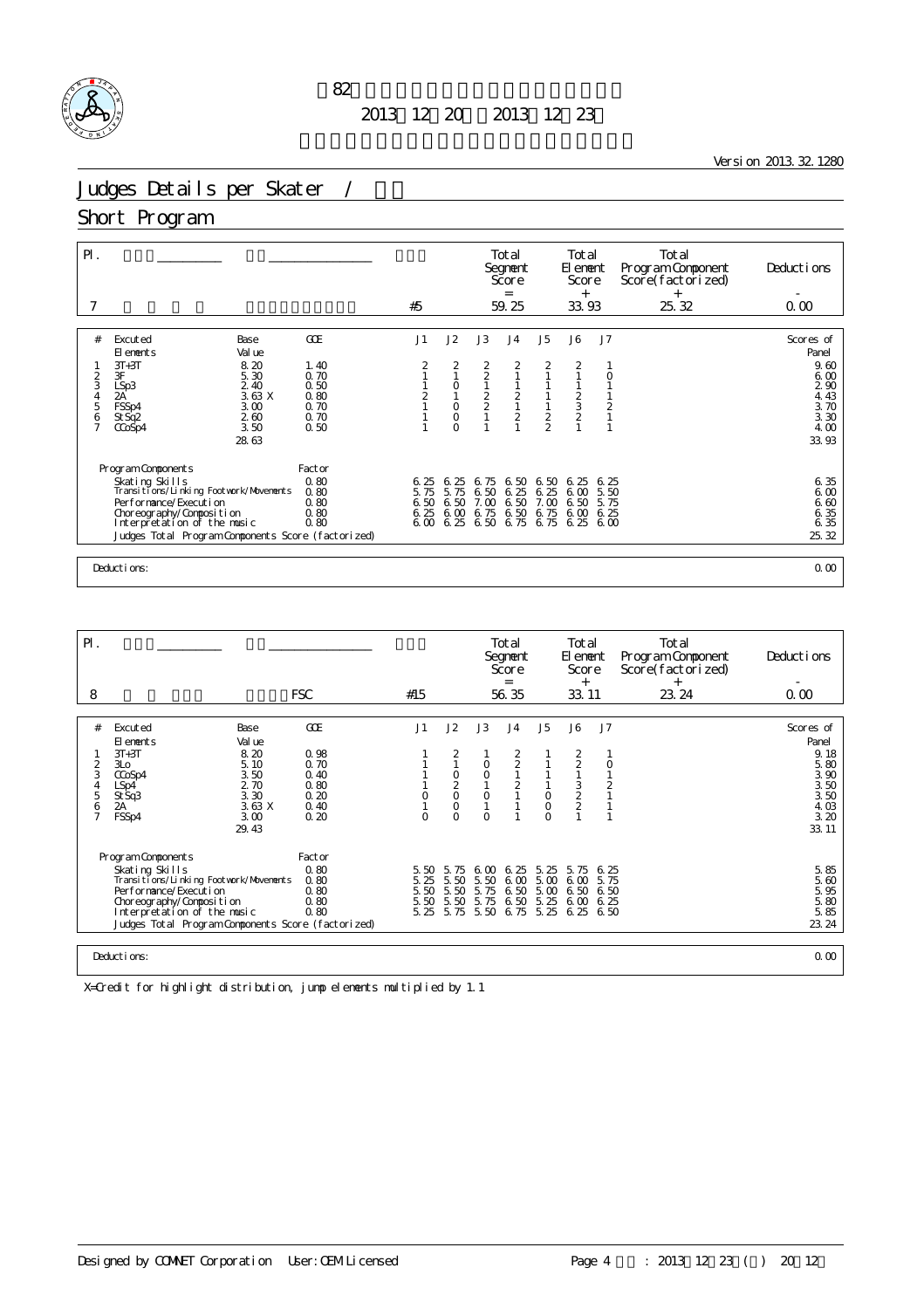

<u>Version 2013.32.1280</u>

# Judges Details per Skater /

#### Short Program

| $P$ .<br>9    | <b>FSC</b>                                                   |              | #16          |                  |                  | Total<br>Segnent<br>Score<br>$=$<br>56.29  |                | Total<br>El ement<br>Score<br>$^{+}$<br>34.73  |                                | Total<br>Program Component<br>Score(factorized)<br>$+$<br>21.56 | Deductions<br>0.00 |
|---------------|--------------------------------------------------------------|--------------|--------------|------------------|------------------|--------------------------------------------|----------------|------------------------------------------------|--------------------------------|-----------------------------------------------------------------|--------------------|
|               |                                                              |              |              |                  |                  |                                            |                |                                                |                                |                                                                 |                    |
| #             | Excuted<br>Base<br>Val ue<br>El ements                       | GOE          | J1           | J2               | J3               | J <sub>4</sub>                             | J5             | J6                                             | J <sub>7</sub>                 |                                                                 | Scores of<br>Panel |
|               | $3F+3T$<br>9.40                                              | 0.98         |              |                  |                  |                                            |                | 2                                              | $\overline{2}$                 |                                                                 | 10.38              |
| 3             | 3L <sub>O</sub><br>5.10<br>2.40<br>LSp3                      | 0.70<br>0.40 |              | 0<br>$\circ$     |                  | $\begin{array}{c} 2 \\ 2 \\ 0 \end{array}$ |                | $\mathbf{1}$<br>$\overline{c}$                 |                                |                                                                 | 5.80<br>280        |
| 4             | 3.50<br>CCoSp4                                               | 0.30         |              | $\overline{O}$   |                  | $\circ$                                    |                | $\begin{smallmatrix} 0 \\ 1 \end{smallmatrix}$ |                                |                                                                 | 3.80               |
| 5             | 3.63 X<br>2A<br>FSSp4<br>3.00                                | 0.50<br>0.50 |              |                  | $\overline{c}$   | $\circ$                                    |                | $\mathbf{1}$                                   | $\overline{2}$<br>$\mathbf{1}$ |                                                                 | 4.13<br>3.50       |
| $\frac{6}{7}$ | 3.90<br>St Sq4                                               | 0.42         | $\circ$      | $\circ$          |                  | $\overline{O}$                             |                | 1                                              | $\mathbf{1}$                   |                                                                 | 4.32               |
|               | 30.93                                                        |              |              |                  |                  |                                            |                |                                                |                                |                                                                 | 34.73              |
|               |                                                              |              |              |                  |                  |                                            |                |                                                |                                |                                                                 |                    |
|               | Program Components                                           | Factor       |              |                  |                  |                                            |                |                                                |                                |                                                                 |                    |
|               | Skating Skills<br>Transi ti ons/Li nki ng Footvork/Movements | 0.80<br>0.80 | 5.25<br>4.50 | 5.50<br>5.<br>25 | 6.00<br>5.<br>25 | 5.75<br>5.<br>25                           | 6.00<br>5.50   | 5.50<br>5.00                                   | 5.75<br>5.00                   |                                                                 | 5.70<br>5.15       |
|               | Per for mance/Execution                                      | 0.80         | 5.00         | 5.<br>25         | 5.75             | 5.50                                       | $\infty$<br>6. | 5.<br>25                                       | 5.50                           |                                                                 |                    |
|               | Choreography/Composition                                     | 0.80         | 5.00         | 5.25             | 5.75             | 5.50                                       | 5.75           | 5.00                                           | 5.50                           |                                                                 | 5.45<br>5.40       |
|               | Interpretation of the music                                  | 0.80         | 4.75         | 5.00             | 5.50             | 5.50                                       | 5.75           | 5.00                                           | 5.25                           |                                                                 | 5.25               |
|               | Judges Total Program Components Score (factorized)           |              |              |                  |                  |                                            |                |                                                |                                |                                                                 | 21.56              |
|               |                                                              |              |              |                  |                  |                                            |                |                                                |                                |                                                                 |                    |
|               | Deductions:                                                  |              |              |                  |                  |                                            |                |                                                |                                |                                                                 | 0.00               |

| $P$ .                              |                                                                                                                                                                                                                                |                                                                 |                                                         |                                     |                                                                        |                                                | Total<br>Segnent<br>Score<br>$=$          |                              | Total<br>El ement<br>Score<br>$^{+}$     |                                                                       | Total<br>Program Component<br>Score (factorized)<br>$^{+}$ | Deductions                                                    |
|------------------------------------|--------------------------------------------------------------------------------------------------------------------------------------------------------------------------------------------------------------------------------|-----------------------------------------------------------------|---------------------------------------------------------|-------------------------------------|------------------------------------------------------------------------|------------------------------------------------|-------------------------------------------|------------------------------|------------------------------------------|-----------------------------------------------------------------------|------------------------------------------------------------|---------------------------------------------------------------|
| 10                                 |                                                                                                                                                                                                                                |                                                                 |                                                         | #21                                 |                                                                        |                                                | 55.07                                     |                              | 30.03                                    |                                                                       | 25.04                                                      | 0.00                                                          |
| #                                  | Excuted                                                                                                                                                                                                                        | Base                                                            | GOE                                                     | J1                                  | J2                                                                     | J3                                             | J <sub>4</sub>                            | J5                           | J6                                       | J7                                                                    |                                                            | Scores of                                                     |
|                                    | El ements                                                                                                                                                                                                                      | Val ue                                                          |                                                         |                                     |                                                                        |                                                |                                           |                              |                                          |                                                                       |                                                            | Panel                                                         |
| 2<br>3<br>5<br>6<br>$\overline{7}$ | 3Lo<<br>$3S+3T$<br>FSSp4<br>2А<br>LSp3<br>St Sq3<br>CCoSp4                                                                                                                                                                     | 3.60<br>8.30<br>3.00<br>3.63 X<br>2.40<br>3.30<br>3.50<br>27.73 | $-1.12$<br>1.12<br>0.70<br>0.50<br>0.20<br>0.50<br>0.40 | $-2$<br>0                           | - 1<br>$\circ$<br>$\mathsf O$<br>$\overline{O}$<br>$\circ$<br>$\Omega$ | $-1$<br>222                                    | $\circ$<br>$\circ$<br>$\frac{2}{0}$       | - 3<br>$\overline{2}$        | $-3$<br>$\overline{2}$<br>$\overline{2}$ | $-1$<br>$\overline{a}$<br>$\overline{c}$<br>$\circ$<br>$\overline{2}$ |                                                            | 2 4 8<br>9.42<br>3.70<br>4.13<br>260<br>3.80<br>3.90<br>30.03 |
|                                    | Program Components<br>Skating Skills<br>Transi ti ons/Li nki ng Footvork/Movements<br>Per for mance/Execution<br>Choreography/Composition<br>Interpretation of the music<br>Judges Total Program Components Score (factorized) |                                                                 | Factor<br>0.80<br>0.80<br>0.80<br>0.80<br>0.80          | 6.25<br>5.75<br>600<br>6.00<br>6.25 | 6.00<br>5.50<br>5.50<br>5.50<br>5.25                                   | 6.25<br>6 <sub>0</sub><br>6.25<br>6.50<br>6.00 | 6.50<br>6.25<br>6.50<br>6.75<br>6.75 6.25 | 6.50<br>6.25<br>6.50<br>6.25 | 6.50<br>6.00<br>6.25<br>6.25<br>6.00     | 6.75<br>6.25<br>6.50<br>6.50<br>6.75                                  |                                                            | 6.40<br>6.05<br>6.30<br>6.30<br>6.25<br>25.04                 |
|                                    | Deductions:                                                                                                                                                                                                                    |                                                                 |                                                         |                                     |                                                                        |                                                |                                           |                              |                                          |                                                                       |                                                            | 0.00                                                          |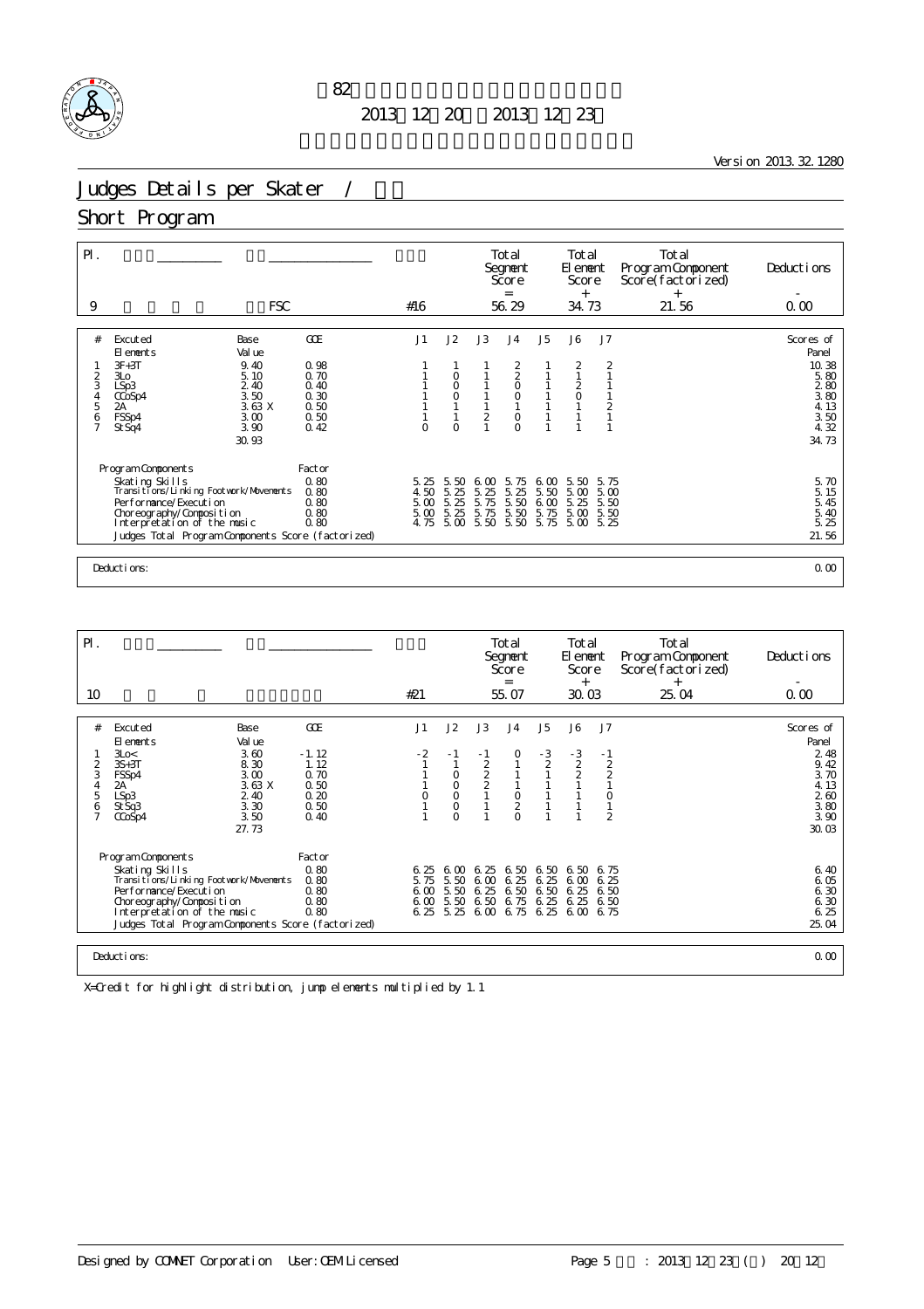

<u>Version 2013.32.1280</u>

# Judges Details per Skater /

#### Short Program

| $\mathsf{P}$ .<br>11     |                                                                                    |                                 | #23                        |                         |                                 | Total<br>Segnent<br>Score<br>$=$<br>54.65 |                                    | Total<br>El ement<br>Score<br>$^{+}$<br>31.21 |                         | Total<br>Program Component<br>Score(factorized)<br>$+$<br>23.44 | Deductions<br>0.00             |
|--------------------------|------------------------------------------------------------------------------------|---------------------------------|----------------------------|-------------------------|---------------------------------|-------------------------------------------|------------------------------------|-----------------------------------------------|-------------------------|-----------------------------------------------------------------|--------------------------------|
|                          |                                                                                    |                                 |                            |                         |                                 |                                           |                                    |                                               |                         |                                                                 |                                |
| #                        | Excuted<br>Base<br>Val ue<br>El ements                                             | <b>GCE</b>                      | J1                         | J2                      | J3                              | J <sub>4</sub>                            | J5                                 | J6                                            | J7                      |                                                                 | Scores of<br>Panel             |
| $\frac{2}{3}$<br>4       | 8.20<br>$3T+3T$<br>3F<br>5.30<br>3.00<br>FSSp4<br>3.63 X<br>2A                     | 1.12<br>$-0.14$<br>0.00<br>0.50 | 2<br>$-1$<br>$\frac{0}{2}$ | $\circ$<br>$\circ$      | $\circ$<br>$\circ$              | $\overline{2}$<br>$\sim 1$<br>$-1$        | $_{\rm O}^{\rm O}$<br>$\mathbf{1}$ | 2                                             | 2<br>$\circ$<br>$\circ$ |                                                                 | 9.32<br>5.16<br>3.00<br>4.13   |
| 5<br>6<br>$\overline{1}$ | LSp2<br>1.90<br>3.30<br>St Sq3<br>3.50<br>CCoSp4                                   | 0.10<br>0.50<br>0.30            |                            | $\mathsf O$<br>$\Omega$ | $\mathsf{O}\xspace$<br>$\Omega$ | $\overline{0}$<br>$\Omega$                | $\frac{0}{1}$<br>1                 | $\mathbf{1}$<br>$\sqrt{2}$<br>1               | $\mathbf{1}$            |                                                                 | 2 <sub>0</sub><br>3.80<br>3.80 |
|                          | 28.83<br>Program Components                                                        | Factor                          |                            |                         |                                 |                                           |                                    |                                               |                         |                                                                 | 31.21                          |
|                          | Skating Skills<br>Transi ti ons/Li nki ng Footvork/Movements                       | 0.80<br>0.80                    | 6.25<br>5.75               | -25<br>6.<br>5.75       | 5.<br>75<br>5.<br>25            | 5.<br>75<br>5.25                          | -25<br>6.<br>5.50                  | 5.<br>75<br>5.25                              | 6.75<br>6.25            |                                                                 | 6.05<br>5.50                   |
|                          | Per for mance/Execution<br>Choreography/Composition<br>Interpretation of the music | 0.80<br>0.80<br>0.80            | 6.25<br>6.00<br>6.25       | 6.25<br>6.50<br>6.25    | 5.50<br>5.50<br>5.25            | 5.50<br>5.50<br>5.50                      | 5.75<br>5.50<br>5.50               | 25<br>6.<br>5.<br>75<br>6.00 6.50             | 6.75<br>6.75            |                                                                 | 6.00<br>5.85<br>5.90           |
|                          | Judges Total Program Components Score (factorized)                                 |                                 |                            |                         |                                 |                                           |                                    |                                               |                         |                                                                 | 23.44                          |
|                          | Deductions:                                                                        |                                 |                            |                         |                                 |                                           |                                    |                                               |                         |                                                                 | 0.00                           |

| $\mathsf{P}$ .                |                                                                                                                                                                                                        |                                            |                                      |                                               |                                           | Total<br>Segnent<br>Score<br>$=$                            |                                      | Total<br>El ement<br>Score<br>$^{+}$ |                                                             | Total<br>Program Component<br>Score(factorized)<br>$^{+}$ | Deductions                                    |
|-------------------------------|--------------------------------------------------------------------------------------------------------------------------------------------------------------------------------------------------------|--------------------------------------------|--------------------------------------|-----------------------------------------------|-------------------------------------------|-------------------------------------------------------------|--------------------------------------|--------------------------------------|-------------------------------------------------------------|-----------------------------------------------------------|-----------------------------------------------|
| 12                            |                                                                                                                                                                                                        |                                            | #18                                  |                                               |                                           | 54.27                                                       |                                      | 28.99                                |                                                             | 25.28                                                     | 0.00                                          |
|                               |                                                                                                                                                                                                        |                                            |                                      |                                               |                                           |                                                             |                                      |                                      |                                                             |                                                           |                                               |
| #                             | Base<br>Excuted<br>Val ue<br>El ements                                                                                                                                                                 | GOE                                        | J1                                   | J2                                            | J3                                        | J <sub>4</sub>                                              | J5                                   | J6                                   | J7                                                          |                                                           | Scores of<br>Panel                            |
| 2<br>3<br>$\overline{4}$<br>5 | $3T+3T<$<br>7.00<br>5.10<br>3L <sub>O</sub><br>1.50<br>LSp1<br>3.30<br>St Sq3<br>280<br>FCSp3                                                                                                          | $-0.42$<br>$-0.42$<br>0.70<br>0.70<br>0.40 | - 1<br>$-2$<br>0                     | 0<br>$\circ$<br>$\circ$<br>$\circ$<br>$\circ$ | $-1$<br>$\circ$                           | $\begin{smallmatrix}0\\1\end{smallmatrix}$<br>$\frac{2}{2}$ | 0<br>$\circ$                         | - 1<br>$-1$<br>2223                  | - 1<br>$-1$<br>$\begin{array}{c}\n2 \\ 2 \\ 1\n\end{array}$ |                                                           | 6.58<br>4.68<br>220<br>4.00<br>3.20           |
| 6<br>$\overline{7}$           | 3.63 X<br>2A<br>CCoSp4<br>3.50<br>26.83                                                                                                                                                                | 0.40<br>0.80                               | $\mathbf 0$                          | $\Omega$                                      | $\mathfrak{D}$                            |                                                             | $\mathfrak{D}$                       |                                      | $\frac{0}{2}$                                               |                                                           | 4.03<br>4.30<br>28.99                         |
|                               | Program Components                                                                                                                                                                                     | Factor                                     |                                      |                                               |                                           |                                                             |                                      |                                      |                                                             |                                                           |                                               |
|                               | Skating Skills<br>Transi ti ons/Li nki ng Footvork/Movements<br>Performance/Execution<br>Choreography/Composition<br>Interpretation of the music<br>Judges Total Program Components Score (factorized) | 0.80<br>0.80<br>0.80<br>0.80<br>0.80       | 6.25<br>5.75<br>6.00<br>6.25<br>6.50 | 5.75<br>5.75<br>6.00<br>5.75                  | 6.00 6.50<br>6.00<br>6.25<br>6.25<br>6.50 | 6.25<br>6.25<br>6.50<br>6.50<br>6.75                        | 6.25<br>6.00<br>6.25<br>6.25<br>6.50 | 6.50<br>6.25<br>7.00<br>6.50<br>6.75 | 6.50<br>6 <sub>0</sub><br>6.50<br>6.50<br>6.75              |                                                           | 6.35<br>6.00<br>6.30<br>6.35<br>6.60<br>25.28 |
|                               | Deductions:                                                                                                                                                                                            |                                            |                                      |                                               |                                           |                                                             |                                      |                                      |                                                             |                                                           | 0.00                                          |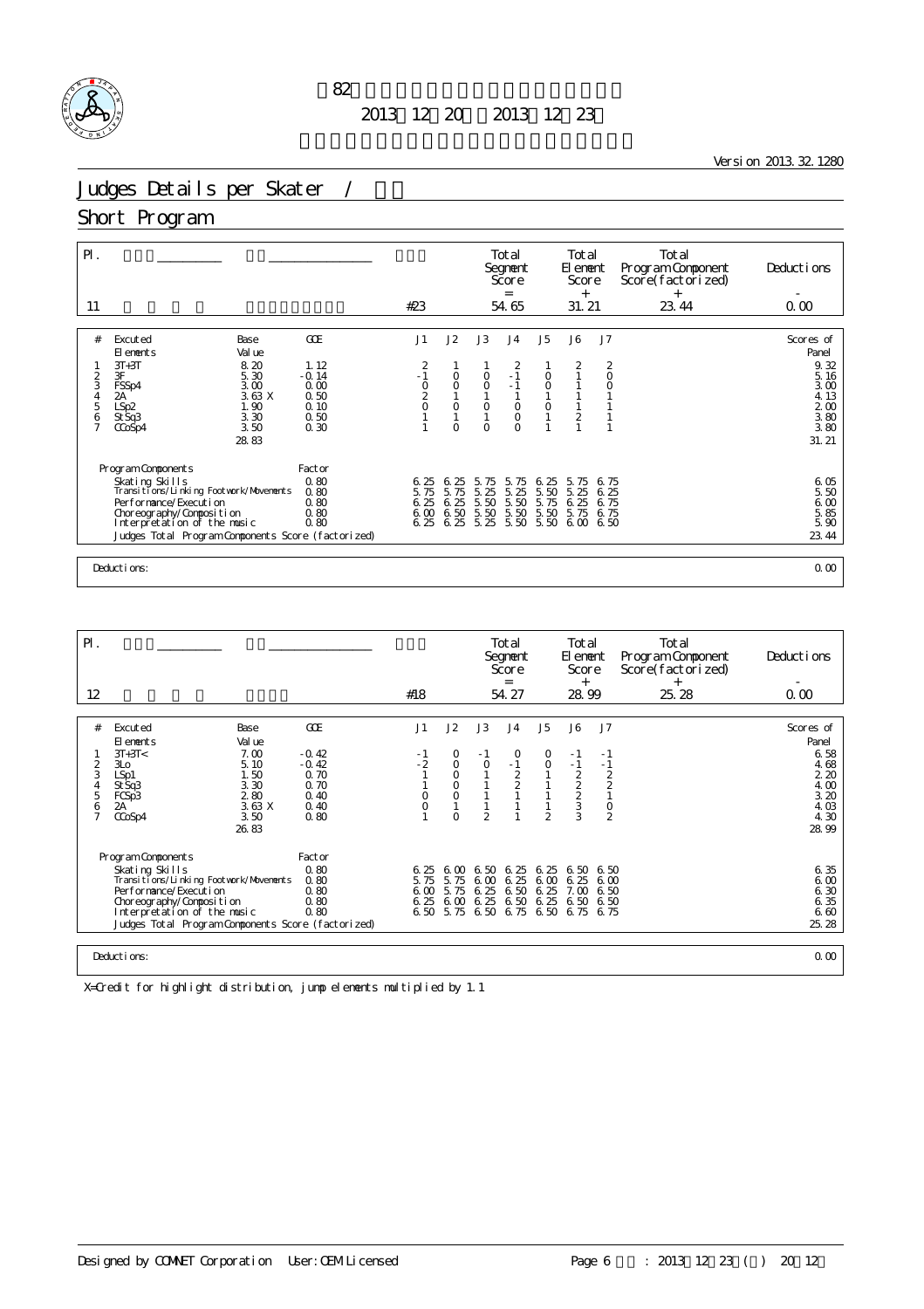

<u> 1980 - Johann Barn, mars ann an t-Amhain Aonaich an t-Aonaich an t-Aonaich ann an t-Aonaich ann an t-Aonaich</u>

Version 2013.32.1280

# Judges Details per Skater /

#### Short Program

| $P$ .                                        |                                                                                                        |                                                                                                                |                                                                |                                      |                                                                          |                                         | Total<br>Segnent<br>Score<br>$=$             |                                                              | Total<br>El ement<br>Score<br>$^{+}$    |                                                    | Total<br>Program Component<br>Score(factorized)<br>$^{+}$ | Deductions                                                                          |
|----------------------------------------------|--------------------------------------------------------------------------------------------------------|----------------------------------------------------------------------------------------------------------------|----------------------------------------------------------------|--------------------------------------|--------------------------------------------------------------------------|-----------------------------------------|----------------------------------------------|--------------------------------------------------------------|-----------------------------------------|----------------------------------------------------|-----------------------------------------------------------|-------------------------------------------------------------------------------------|
| 13                                           |                                                                                                        |                                                                                                                |                                                                | #13                                  |                                                                          |                                         | 53.72                                        |                                                              | 31.64                                   |                                                    | 23.08                                                     | 1.00                                                                                |
| #<br>2<br>3<br>4<br>5<br>6<br>$\overline{7}$ | Excuted<br>El ements<br>$3Lz + 3T <$<br>CCoSp4<br>St Sq3<br>3L <sub>O</sub><br>FCSp4<br>2A<br>LSp3     | Base<br>Val ue<br>8.90<br>e<br>3.50<br>3.30<br>5.61 X<br>3.20<br>3.63X<br>2 4 0<br>30.54                       | GOE<br>$-2.10$<br>0.20<br>0.40<br>0.70<br>0.40<br>0.50<br>1.00 | J1<br>$-3$<br>$\mathfrak{D}$         | J2<br>$-3$<br>$\circ$<br>$\circ$<br>$\circ$<br>$\circ$<br>$\mathfrak{D}$ | J3<br>$-3$<br>$\circ$<br>$\mathfrak{D}$ | J <sub>4</sub><br>$-3$<br>$\frac{2}{1}$<br>3 | J5<br>$-3$<br>$\mathbf{1}$<br>$\mathbf{1}$<br>$\mathfrak{D}$ | J6<br>$-3$<br>$\circ$<br>$\mathfrak{D}$ | J7<br>$-3$<br>$\circ$<br>$\circ$<br>$\overline{2}$ |                                                           | Scores of<br>Panel<br>6.80<br>3.70<br>3.70<br>6.31<br>3.60<br>4.13<br>3.40<br>31.64 |
|                                              | Program Components<br>Performance/Execution<br>Choreography/Composition<br>Interpretation of the music | Skating Skills<br>Transitions/Linking Footwork/Movements<br>Judges Total Program Components Score (factorized) | Factor<br>0.80<br>0.80<br>0.80<br>0.80<br>0.80                 | 6.25<br>5.75<br>6.00<br>5.75<br>5.50 | 5.50<br>5.25<br>5.50<br>5.25<br>5.25                                     | 6.00<br>5.50<br>5.75<br>5.75<br>6.00    | 6.50<br>6.25<br>6.50<br>6.75<br>6.50         | 6.00<br>5.50<br>5.75<br>5.50<br>5.50                         | 6.50<br>5.75<br>6.25<br>6.00<br>6.00    | 5.75<br>5.25<br>5.50<br>5.50<br>5.25               |                                                           | $6, 10$<br>5.55<br>5.85<br>5.70<br>5.65<br>23.08                                    |
|                                              | Deductions:                                                                                            |                                                                                                                | Fal I s: 1.00                                                  |                                      |                                                                          |                                         |                                              |                                                              |                                         |                                                    |                                                           | 1.00                                                                                |

| PI.            |                                                     |                 |              |                |              | Total<br>Segnent<br>Score<br>$=$ |                 | Total<br>El ement<br>Score<br>$^{+}$ |              | Total<br>Program Component<br>Score(factorized)<br>$^{+}$ | Deductions         |
|----------------|-----------------------------------------------------|-----------------|--------------|----------------|--------------|----------------------------------|-----------------|--------------------------------------|--------------|-----------------------------------------------------------|--------------------|
| 14             | SC.                                                 |                 | #2           |                |              | 50.94                            |                 | 27.98                                |              | 22.96                                                     | 0.00               |
|                |                                                     |                 |              |                |              |                                  |                 |                                      |              |                                                           |                    |
| #              | Excuted<br>Base<br>Val ue<br>El ements              | GOE             | J1           | J2             | J3           | J <sub>4</sub>                   | J5              | J6                                   | J7           |                                                           | Scores of<br>Panel |
| $\overline{2}$ | $3Lo<+3Lo<$<br>7.20<br>3.00<br>FSSp4                | $-1.12$<br>0.30 |              | - 1<br>$\circ$ | $-2$         |                                  | $-2$<br>$\circ$ | $-2$                                 | $-2$         |                                                           | 6.08<br>3.30       |
| 3              | 2.70<br>LSp4                                        | 0.60            |              | $\frac{2}{1}$  |              |                                  | $\frac{2}{1}$   |                                      |              |                                                           | 3.30               |
| 5              | 4.07 X<br>3F<<br>2A<br>3.63 X                       | $-0.70$<br>0.50 |              | $\circ$        | $-2$         | $-1$                             |                 | $-1$                                 |              |                                                           | 3.37<br>4.13       |
| 6              | 3.30<br>St Sq3                                      | 0.50            |              |                |              | $\frac{2}{1}$                    |                 |                                      |              |                                                           | 3.80               |
|                | 3.50<br>CCoSp4<br>27.40                             | 0.50            |              |                |              |                                  |                 |                                      |              |                                                           | 4.00<br>27.98      |
|                | Program Components                                  | Factor          |              |                |              |                                  |                 |                                      |              |                                                           |                    |
|                | Skating Skills                                      | 0.80            | 6. M         | 5.75           | 6.25         | 6.50                             | 5.75            | 5.50                                 | 5.75         |                                                           | 5.90               |
|                | Transi ti ons/Li nki ng Footvork/Movements          | 0.80            | 5.50         | 5.50           | 75<br>5.     | 6.25                             | 5.50            | 5.00                                 | 5.25         |                                                           | 5.50               |
|                | Per for mance/Execution<br>Choreography/Composition | 0.80<br>0.80    | 5.75<br>6.00 | 5.50<br>5.75   | 6.25<br>6.00 | 6.50<br>6.50                     | 6.00<br>5.75    | 5.25<br>5.50                         | 5.50<br>5.50 |                                                           | 5.80<br>5.80       |
|                | Interpretation of the music                         | 0.80            | 5.75         | 5.50           | 6.25         | 6.25                             | 5.75            | 5.25                                 | 5.25         |                                                           | 5.70               |
|                | Judges Total Program Components Score (factorized)  |                 |              |                |              |                                  |                 |                                      |              |                                                           | 22.96              |
|                |                                                     |                 |              |                |              |                                  |                 |                                      |              |                                                           |                    |
| Deductions:    |                                                     |                 |              |                |              |                                  |                 |                                      |              |                                                           | 0.00               |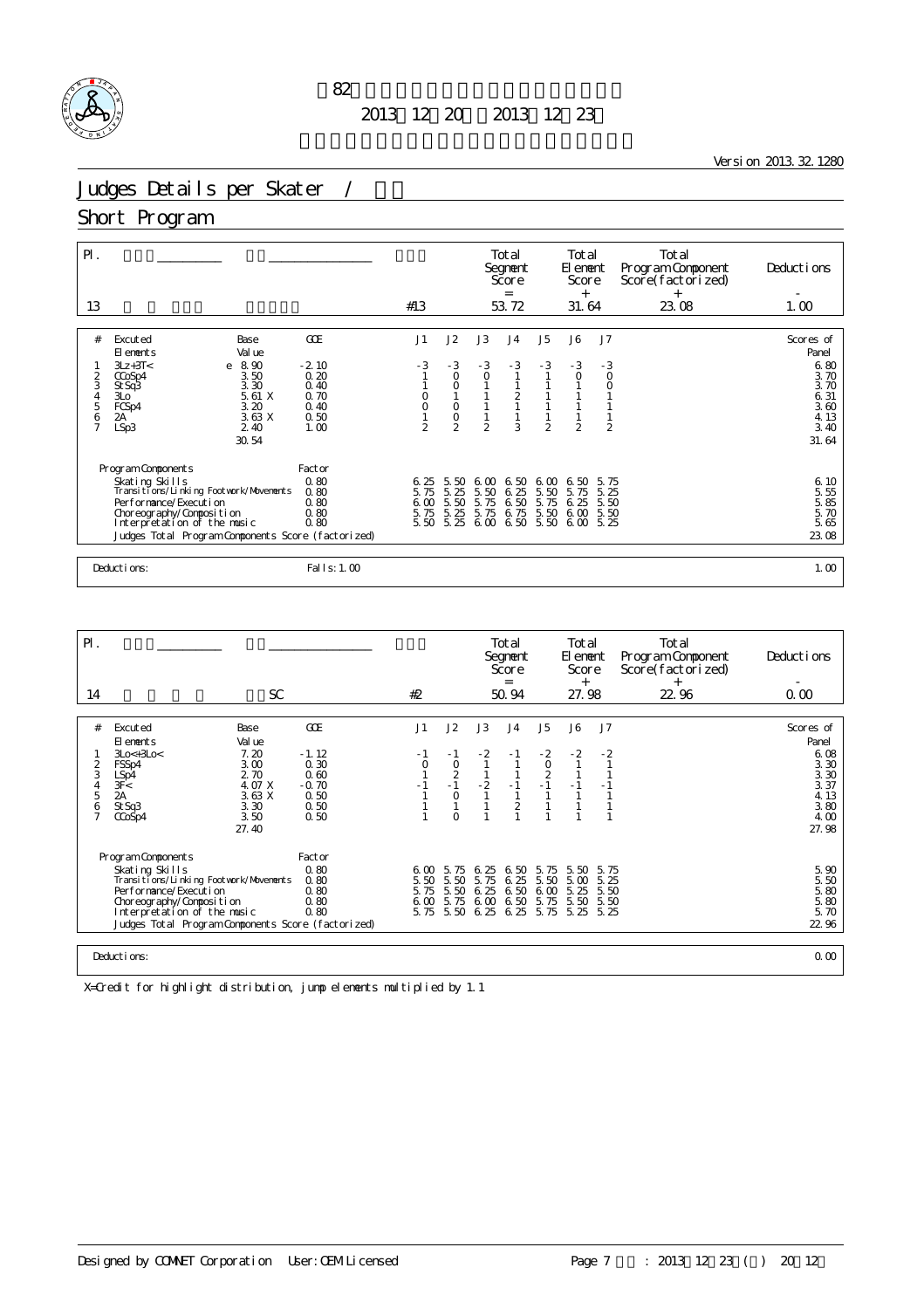

Version 2013.32.1280

# Judges Details per Skater /

#### Short Program

| $\mathsf{P} \mathsf{I}$ .<br>15            |                                                              |                 | #6             |                      |                      | Total<br>Segnent<br>Score<br>$=$<br>50.37        |                                           | Total<br>El ement<br>Score<br>$^{+}$<br>28.69 |                        | Total<br>Program Component<br>Score(factorized)<br>$+$<br>21.68 | Deductions<br>0.00       |
|--------------------------------------------|--------------------------------------------------------------|-----------------|----------------|----------------------|----------------------|--------------------------------------------------|-------------------------------------------|-----------------------------------------------|------------------------|-----------------------------------------------------------------|--------------------------|
| #                                          | Excuted<br>Base<br>El ements<br>Val ue                       | <b>GOE</b>      | J1             | J2                   | J3                   | J <sub>4</sub>                                   | J5                                        | J6                                            | J7                     |                                                                 | Scores of<br>Panel       |
| $\overline{2}$                             | 3L <sub>O</sub><br>5.10<br>$3T+2T$<br>5.40                   | $-1.54$<br>0.14 | $-2$           | $-3$                 | $-2$                 | $\begin{array}{c} -2 \\ 0 \\ 2 \\ 1 \end{array}$ | $-2$                                      | $-3$<br>0<br>3<br>2<br>2<br>1                 | $-2$<br>$\overline{1}$ |                                                                 | 3.56<br>5.54             |
| 3                                          | 2.70<br>LSp4<br>3.20                                         | 1.10<br>0.50    | $\frac{1}{1}$  | $\frac{0}{3}$        | $\frac{0}{2}$        |                                                  | $\begin{matrix} 0 \\ 1 \\ 1 \end{matrix}$ |                                               | $\frac{2}{1}$          |                                                                 | 3.80                     |
| $\begin{array}{c} 4 \\ 5 \end{array}$<br>6 | FCSp4<br>2A<br>3.63X<br>3.90<br>St Sq4                       | $-0.50$<br>0.56 | $-1$           | $-1$                 | $\frac{0}{2}$        | $-1$                                             | $-1$                                      |                                               | $-1$                   |                                                                 | $3.70$<br>$3.13$<br>4.46 |
|                                            | 3.50<br>$CO$ Sp4                                             | 1.00            | $\overline{2}$ | $\frac{0}{2}$        |                      | $\overline{2}$                                   | $\overline{2}$                            | $\overline{2}$                                | $\overline{2}$         |                                                                 | 4.50                     |
|                                            | 27.43                                                        |                 |                |                      |                      |                                                  |                                           |                                               |                        |                                                                 | 28.69                    |
|                                            | Program Components                                           | Factor          |                |                      |                      |                                                  |                                           |                                               |                        |                                                                 |                          |
|                                            | Skating Skills<br>Transi ti ons/Li nki ng Footvork/Movements | 0.80<br>0.80    | 5.75<br>5.25   | 5.<br>50<br>5.<br>25 | 75<br>5.<br>5.<br>25 | 6.00<br>5.50                                     | 5.50<br>5.00                              | 75<br>5.<br>5.25                              | 5.50<br>5.00           |                                                                 | 5.65<br>5.20             |
|                                            | Per for mance/Execution                                      | 0.80            | 5.50           | 5.50                 | 5.<br>75             | 5.75                                             | 5.<br>25                                  | 50<br>5.                                      | 5.25                   |                                                                 | 5.50                     |
|                                            | Choreography/Composition<br>Interpretation of the music      | 0.80<br>0.80    | 5.50<br>5.50   | 5.25<br>5.25         | 5.50<br>$5.50\;6.00$ | 600                                              | 5.00<br>5.00                              | 5.50<br>5.00                                  | 5.50<br>5.25           |                                                                 | 5.45<br>5.30             |
|                                            | Judges Total Program Components Score (factorized)           |                 |                |                      |                      |                                                  |                                           |                                               |                        |                                                                 | 21.68                    |
|                                            |                                                              |                 |                |                      |                      |                                                  |                                           |                                               |                        |                                                                 |                          |
|                                            | Deductions:                                                  |                 |                |                      |                      |                                                  |                                           |                                               |                        |                                                                 | 0.00                     |

| $P$ .                              |                                                                                                                                                                                                                                |                                                                                 |                                                                |                                        |                                          |                             | Total<br>Segnent<br>Score<br>$=$       |                                                                | Total<br>El ement<br>Score<br>$^{+}$               |                                            | Total<br>Program Component<br>Score(factorized)<br>$^+$ | Deductions                                                                          |
|------------------------------------|--------------------------------------------------------------------------------------------------------------------------------------------------------------------------------------------------------------------------------|---------------------------------------------------------------------------------|----------------------------------------------------------------|----------------------------------------|------------------------------------------|-----------------------------|----------------------------------------|----------------------------------------------------------------|----------------------------------------------------|--------------------------------------------|---------------------------------------------------------|-------------------------------------------------------------------------------------|
| 16                                 |                                                                                                                                                                                                                                |                                                                                 |                                                                | #1                                     |                                          |                             | 49.70                                  |                                                                | 25.86                                              |                                            | 24.84                                                   | 1.00                                                                                |
| #<br>$\overline{2}$<br>3<br>5<br>6 | Excuted<br>FI ements<br>$3T+2T$<br>3S<br>2A<<br>LSp3<br>FCS <sub>p3</sub><br>StSq3<br>CCoSp4                                                                                                                                   | Base<br>Val ue<br>5.40<br>4.20<br>2 3 0<br>2.40<br>280<br>3.30<br>3.50<br>23.90 | GOE<br>0.00<br>0.56<br>$-1.50$<br>0.50<br>0.80<br>0.80<br>0.80 | J1<br>$-3$<br>$\overline{a}$           | J2<br>0<br>$\frac{0}{3}$<br>$\circ$      | J3<br>$-3$<br>$\frac{2}{2}$ | J <sub>4</sub><br>O<br>$\frac{0}{3}$   | J <sub>5</sub><br>0<br>$-3$<br>$\frac{2}{2}$<br>$\mathfrak{D}$ | J6<br>0<br>$-3$<br>$\frac{3}{2}$<br>$\mathfrak{D}$ | J7<br>- 1<br>$-3$<br>0<br>2<br>2<br>2<br>2 |                                                         | Scores of<br>Panel<br>5.40<br>4.76<br>0.80<br>2 90<br>3.60<br>4.10<br>4.30<br>25.86 |
|                                    | Program Components<br>Skating Skills<br>Transi ti ons/Li nki ng Footvork/Movements<br>Per for mance/Execution<br>Choreography/Composition<br>Interpretation of the music<br>Judges Total Program Components Score (factorized) |                                                                                 | Factor<br>0.80<br>0.80<br>0.80<br>0.80<br>0.80                 | 6.25<br>6 <sub>0</sub><br>5.75<br>6.50 | 6. M<br>5.50<br>600<br>6.25<br>6,50,6,25 | 6.50 6.25<br>6.25<br>6.25   | 6.00<br>6.25<br>6.50 6.50<br>6.50 6.50 | 5.50<br>5.50<br>6.25<br>6.25                                   | 6.25<br>5.75<br>6.25<br>6.00<br>6.50 5.75          | 6.25<br>6.00<br>6.25<br>6.25<br>6.75       |                                                         | 6.20<br>5.85<br>6.20<br>6.35<br>6.45<br>24.84                                       |
|                                    | Deductions:                                                                                                                                                                                                                    |                                                                                 | Fal I s: 1.00                                                  |                                        |                                          |                             |                                        |                                                                |                                                    |                                            |                                                         | 1.00                                                                                |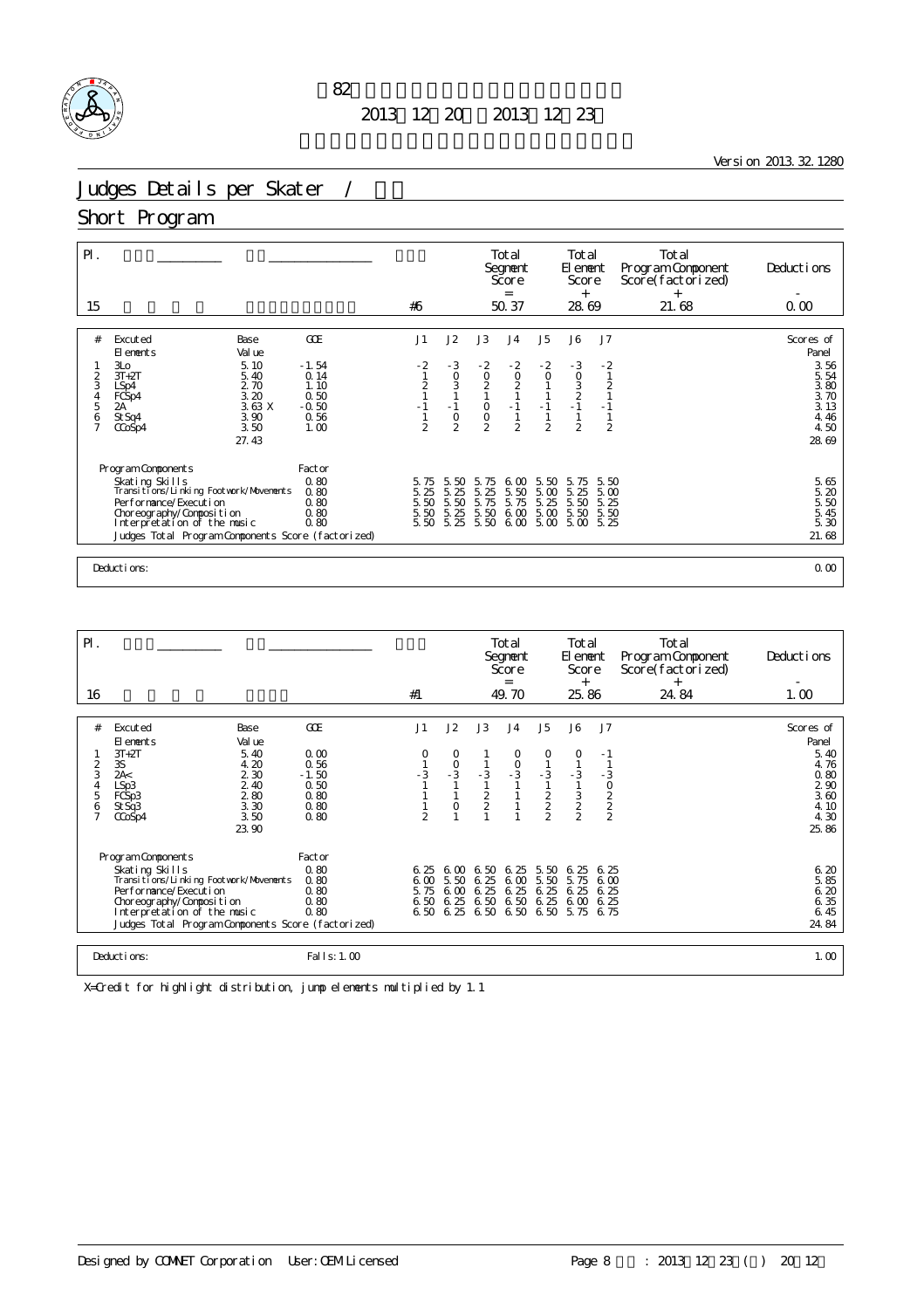

Version 2013.32.1280

# Judges Details per Skater /

#### Short Program

| $\mathsf{P}$ .<br>17 |                                                              |                      | #8                                           |                  |                                                | Total<br>Segnent<br>Score<br>$=$<br>48.71 |                                            | Total<br>El ement<br>Score<br>$^{+}$<br>28.11     |                          | Total<br>Program Component<br>Score(factorized)<br>$+$<br>20.60 | Deductions<br>0.00   |
|----------------------|--------------------------------------------------------------|----------------------|----------------------------------------------|------------------|------------------------------------------------|-------------------------------------------|--------------------------------------------|---------------------------------------------------|--------------------------|-----------------------------------------------------------------|----------------------|
|                      |                                                              |                      |                                              |                  |                                                |                                           |                                            |                                                   |                          |                                                                 |                      |
| #                    | Excuted<br>Base<br>Val ue<br>El ements                       | GOE                  | J1                                           | J2               | J3                                             | J <sub>4</sub>                            | J <sub>5</sub>                             | J6                                                | J7                       |                                                                 | Scores of<br>Panel   |
| 2                    | 7.30<br>$3Lz + 2T$<br>3T<br>4.10                             | $-0.70$<br>0.28      | $-2$<br>$\circ$                              | - 1              | 0                                              | - 1<br>$\circ$                            | 0<br>$\circ$                               | $-1$<br>$\mathbf{1}$                              | $-2$<br>$\circ$          |                                                                 | 6.60<br>4.38         |
| 3<br>$\frac{4}{5}$   | 3.00<br>FSSp4<br>2.70<br>LSp4<br>2A'<br>3.63 X               | 0.40<br>1.00<br>0.00 | $\begin{array}{c}\n0 \\ 2 \\ 1\n\end{array}$ | $\frac{2}{0}$    | $\begin{matrix} 0 \\ 2 \\ 0 \\ 0 \end{matrix}$ | $\begin{matrix} 2 \\ 0 \\ 0 \end{matrix}$ | $\begin{array}{c} 2 \\ 0 \\ 1 \end{array}$ | $\begin{array}{c}\n2 \\ 3 \\ 0 \\ 1\n\end{array}$ | $\frac{2}{0}$            |                                                                 | 3.40<br>3.70<br>3.63 |
| 6<br>$\overline{7}$  | St Sq2<br>260<br>3.50<br>CCoSp4                              | 0.30<br>0.00         | $\circ$<br>$\Omega$                          | $\Omega$         | $\Omega$                                       | $\Omega$                                  | $\Omega$                                   | $\overline{1}$                                    | $\mathbf{1}$<br>$\Omega$ |                                                                 | $\frac{2}{3}$ 50     |
|                      | 26, 83                                                       |                      |                                              |                  |                                                |                                           |                                            |                                                   |                          |                                                                 | 28.11                |
|                      | Program Components                                           | Factor               |                                              |                  |                                                |                                           |                                            |                                                   |                          |                                                                 |                      |
|                      | Skating Skills<br>Transi ti ons/Li nki ng Footvork/Movements | 0.80<br>0.80         | 5.00<br>4.50                                 | 5.<br>75<br>5.25 | 5.<br>-25<br>4.50                              | 6.00<br>5.25                              | $5\,\omega$<br>4.50                        | 5.50<br>5.<br>25                                  | 5.25<br>4.75             |                                                                 | 5.35<br>4.85         |
|                      | Per for mance/Execution                                      | 0.80                 | 5.00                                         | 5.50             | 5.00                                           | 5.50                                      | 5.00                                       | 5.75                                              | 5.25                     |                                                                 | 5.25                 |
|                      | Choreography/Composition<br>Interpretation of the music      | 0.80<br>0.80         | 4.75<br>4.50                                 | 5.50<br>5.25     | 5.00<br>4.75                                   | 5.50<br>5.25                              | 5.00<br>5.00                               | 5.50<br>5.25                                      | 5.25<br>5.00             |                                                                 | 5.25<br>5.05         |
|                      | Judges Total Program Components Score (factorized)           |                      |                                              |                  |                                                |                                           |                                            |                                                   |                          |                                                                 | 20.60                |
|                      |                                                              |                      |                                              |                  |                                                |                                           |                                            |                                                   |                          |                                                                 |                      |
|                      | 0.00<br>Deductions:                                          |                      |                                              |                  |                                                |                                           |                                            |                                                   |                          |                                                                 |                      |

| $P$ .                              |                                                                                                                                                                                                                                |                                                               |                                                      |                                                 |                                                               | Total<br>Segnent<br>Score<br>$=$                                         |                                      | Total<br>El ement<br>Score<br>$^{+}$     |                                      | Total<br>Program Component<br>Score(factorized)<br>$^{+}$ | Deductions |                                                             |
|------------------------------------|--------------------------------------------------------------------------------------------------------------------------------------------------------------------------------------------------------------------------------|---------------------------------------------------------------|------------------------------------------------------|-------------------------------------------------|---------------------------------------------------------------|--------------------------------------------------------------------------|--------------------------------------|------------------------------------------|--------------------------------------|-----------------------------------------------------------|------------|-------------------------------------------------------------|
| 18                                 |                                                                                                                                                                                                                                |                                                               |                                                      | #9                                              |                                                               |                                                                          | 47.86                                |                                          | 26.70                                |                                                           | 21.16      | 0.00                                                        |
| #                                  | Excuted<br>El ements                                                                                                                                                                                                           | Base<br>Val ue                                                | GOE                                                  | J1                                              | J2                                                            | J3                                                                       | J <sub>4</sub>                       | J <sub>5</sub>                           | J6                                   | J7                                                        |            | Scores of<br>Panel                                          |
| $\overline{2}$<br>3<br>4<br>5<br>6 | $3T+2T$<br>3S<br>FSSp3<br>2A<br>LSp3<br>St Sq3<br>$C\text{CoSp4}$                                                                                                                                                              | 5.40<br>4.20<br>2.60<br>3.30<br>2.40<br>3.30<br>3.50<br>24.70 | 0.42<br>0.28<br>0.30<br>0.10<br>0.40<br>0.20<br>0.30 | 2<br>$\circ$<br>$\Omega$<br>$\circ$<br>$\Omega$ | 0<br>$\circ$<br>$\mathbf 0$<br>$\circ$<br>$\circ$<br>$\Omega$ | 0<br>$\circ$<br>$\mathsf O$<br>$\circ$<br>$\circ$<br>$\circ$<br>$\Omega$ | $\circ$                              | $\circ$<br>$\circ$                       | 2<br>$\overline{2}$                  | - 1                                                       |            | 5.82<br>4.48<br>290<br>3.40<br>280<br>3.50<br>3.80<br>26.70 |
|                                    | Program Components<br>Skating Skills<br>Transi ti ons/Li nki ng Footvork/Movements<br>Per for mance/Execution<br>Choreography/Composition<br>Interpretation of the music<br>Judges Total Program Components Score (factorized) |                                                               | Factor<br>0.80<br>0.80<br>0.80<br>0.80<br>0.80       | 5.50<br>5.00<br>5.25<br>5.25<br>5.50            | 5.25<br>4.75<br>5.25<br>5.25<br>5.00                          | 5.25<br>75<br>4.<br>5.00<br>5.25<br>5.00                                 | 5.75<br>5.50<br>5.75<br>5.75<br>5.75 | 5.00<br>75<br>4.<br>5.25<br>5.25<br>5.25 | 6.00<br>5.50<br>6.00<br>5.75<br>6.00 | 5.25<br>4.75<br>5.50<br>5.25<br>5.25                      |            | 5.40<br>4.95<br>5.40<br>5.35<br>5.35<br>21.16               |
|                                    | Deductions:<br>0.00                                                                                                                                                                                                            |                                                               |                                                      |                                                 |                                                               |                                                                          |                                      |                                          |                                      |                                                           |            |                                                             |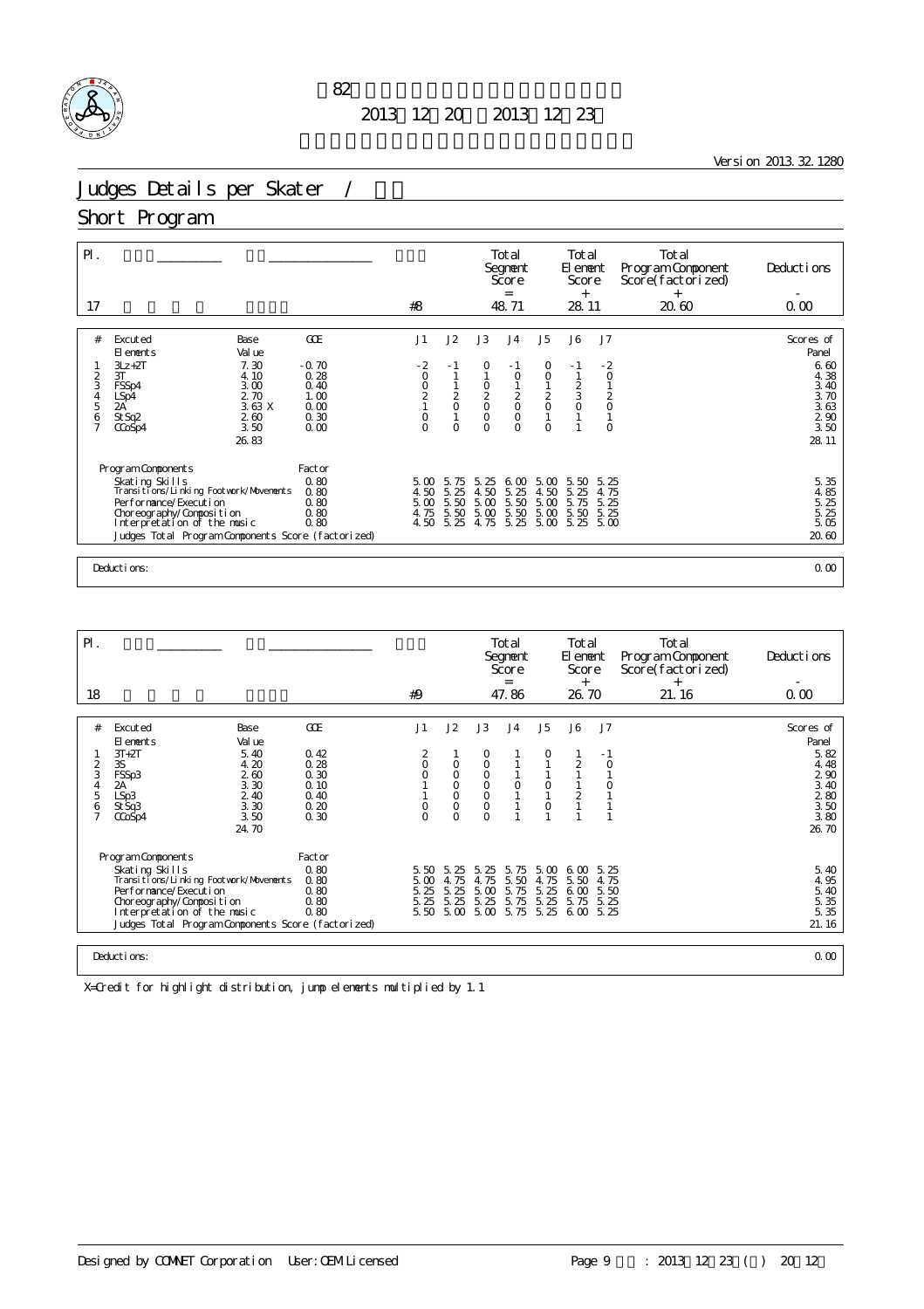

<u> 1980 - Johann Barn, mars ann an t-Amhain Aonaich an t-Aonaich an t-Aonaich ann an t-Aonaich ann an t-Aonaich</u>

Version 2013.32.1280

# Judges Details per Skater / *\*

#### Short Program

| $\mathsf{P}$ .<br>19                           |                                                                                                                                                                                                                          |                                                         | #28                                  |                                                                                                         |                                      | Total<br>Segnent<br>Score<br>$=$<br>47.03 |                                                    | Total<br>El ement<br>Score<br>$^{+}$<br>25.23              |                                                   | Total<br>Program Component<br>Score(factorized)<br>$^{+}$<br>22.80 | Deductions<br>1.00                                                       |
|------------------------------------------------|--------------------------------------------------------------------------------------------------------------------------------------------------------------------------------------------------------------------------|---------------------------------------------------------|--------------------------------------|---------------------------------------------------------------------------------------------------------|--------------------------------------|-------------------------------------------|----------------------------------------------------|------------------------------------------------------------|---------------------------------------------------|--------------------------------------------------------------------|--------------------------------------------------------------------------|
|                                                |                                                                                                                                                                                                                          |                                                         |                                      |                                                                                                         |                                      |                                           |                                                    |                                                            |                                                   |                                                                    |                                                                          |
| #                                              | Base<br>Excuted<br>Val ue<br>El ements                                                                                                                                                                                   | GOE                                                     | J1                                   | J2                                                                                                      | J3                                   | J <sub>4</sub>                            | J <sub>5</sub>                                     | J6                                                         | J7                                                |                                                                    | Scores of<br>Panel                                                       |
| 2<br>3<br>$\frac{4}{5}$<br>6<br>$\overline{7}$ | $3L0+2T$<br>6.40<br>3F<<br>3.70<br>3.50<br>CCoSp4<br>3.30<br>St Sq3<br>3.63 X<br>2A<br>260<br>FSSp3<br>1.90<br>LSp2<br>25.03                                                                                             | 0.70<br>$-2.10$<br>0.30<br>0.20<br>0.30<br>0.20<br>0.60 | - 3<br>$\circ$<br>$\circ$            | $\begin{smallmatrix}0\\-3\end{smallmatrix}$<br>$\circ$<br>$\mathsf O$<br>$\circ$<br>$\circ$<br>$\Omega$ | $-3$<br>$\circ$<br>$\overline{2}$    | $-3$<br>$\circ$<br>$\circ$<br>$\circ$     | $-3$<br>$\begin{smallmatrix}0\\1\end{smallmatrix}$ | $-3$<br>$\circ$<br>$\mathbf{1}$<br>$\mathbf{1}$<br>$\circ$ | $-3$<br>$\circ$<br>$\mathbf{1}$<br>$\overline{2}$ |                                                                    | 7.10<br>1.60<br>3.80<br>$\frac{3}{3}$ 50<br>3 93<br>2 80<br>250<br>25.23 |
|                                                | Program Components<br>Skating Skills<br>Transitions/Linking Footwork/Movements<br>Performance/Execution<br>Choreography/Composition<br>Interpretation of the music<br>Judges Total Program Components Score (factorized) | Factor<br>0.80<br>0.80<br>0.80<br>0.80<br>0.80          | 6.00<br>5.50<br>5.50<br>5.75<br>5.25 | 5.75<br>5.50<br>5.50<br>5.25<br>5.25                                                                    | 5.75<br>5.25<br>5.50<br>5.50<br>5.25 | 6.00<br>5.50<br>6.00<br>6.00<br>5.75      | 6.25<br>5.75<br>6.00<br>5.75<br>5.00               | 6.50<br>5.<br>75<br>5.75<br>5.50<br>5.25                   | $7 \Omega$<br>6.50<br>6.75<br>6.50<br>6.25        |                                                                    | $6, 10$<br>$5, 60$<br>5.75<br>5.70<br>5.35<br>22 80                      |
|                                                | Deductions:                                                                                                                                                                                                              | Fal I s: 1.00                                           |                                      |                                                                                                         |                                      |                                           |                                                    |                                                            |                                                   |                                                                    | 1.00                                                                     |

| $\mathsf{P}$ .                                            |                                                                                                                                                                                                                                |                                                                   |                                                    |                                                                       |                                                                                   | Total<br>Segnent<br>Score<br>=                                                                               |                                                | Total<br>El ement<br>Score<br>$^{+}$                                   |                                                          | Total<br>Program Component<br>Score(factorized)<br>$^{+}$ | Deductions                                                                         |
|-----------------------------------------------------------|--------------------------------------------------------------------------------------------------------------------------------------------------------------------------------------------------------------------------------|-------------------------------------------------------------------|----------------------------------------------------|-----------------------------------------------------------------------|-----------------------------------------------------------------------------------|--------------------------------------------------------------------------------------------------------------|------------------------------------------------|------------------------------------------------------------------------|----------------------------------------------------------|-----------------------------------------------------------|------------------------------------------------------------------------------------|
| 20                                                        | <b>PFSC</b>                                                                                                                                                                                                                    |                                                                   | #4                                                 |                                                                       |                                                                                   | 45.51                                                                                                        |                                                | 25.87                                                                  |                                                          | 20.64                                                     | 1.00                                                                               |
| #<br>$\overline{2}$<br>3<br>4<br>5<br>6<br>$\overline{7}$ | Base<br>Excuted<br>Val ue<br>El ements<br>$3F+3T<$<br>8.20<br>3.60<br>3Lo<<br>3.50<br>CCoSp4<br>3.63 X<br>2A<br>FSSp4<br>3.00<br>260<br>St Sq <sub>2</sub><br>2.70<br>LSp4<br>27.23                                            | GOE<br>$-0.56$<br>$-2.10$<br>0.00<br>0.00<br>0.10<br>0.20<br>1.00 | J1<br>- 1<br>$-3$<br>0<br>O<br>0<br>$\mathfrak{D}$ | J2<br>$-1$<br>$-3$<br>$\circ$<br>$\circ$<br>$\circ$<br>$\mathfrak{D}$ | J3<br>$\frac{0}{3}$<br>$\circ$<br>$\overline{0}$<br>$\mathsf O$<br>$\overline{2}$ | J <sub>4</sub><br>$\begin{smallmatrix}0\\-3\end{smallmatrix}$<br>$\circ$<br>$\overline{0}$<br>$\overline{2}$ | J5<br>- 1<br>$-3$<br>$\circ$<br>$\overline{0}$ | J6<br>$-1$<br>$-3$<br>$\circ$<br>$\mathsf O$<br>$-1$<br>$\overline{2}$ | J7<br>- 1<br>$-3$<br>$\circ$<br>$\circ$<br>$\frac{0}{2}$ |                                                           | Scores of<br>Panel<br>7.64<br>1.50<br>3.50<br>3.63<br>3.10<br>280<br>3.70<br>25.87 |
|                                                           | Program Components<br>Skating Skills<br>Transi ti ons/Li nki ng Footvork/Movements<br>Per for mance/Execution<br>Choreography/Composition<br>Interpretation of the music<br>Judges Total Program Components Score (factorized) | Factor<br>0.80<br>0.80<br>0.80<br>0.80<br>0.80                    | 5.50<br>5.25<br>5.50<br>5.25                       | -5.<br>25<br>5.00<br>5.25<br>5.25                                     | 5.25<br>4.75<br>5.00<br>5.00<br>5.25 5.00 5.25                                    | 5.75<br>5.25<br>5.75<br>5.75<br>5.50                                                                         | 5.50<br>4.75<br>5.25<br>5.00<br>$5\,\omega$    | 5.25<br>4.75<br>5.00<br>5.00<br>$5.25\quad 5.00$                       | 5.50<br>4.50<br>5.00<br>5.25                             |                                                           | 5.40<br>4.90<br>5.20<br>5.15<br>5.15<br>20.64                                      |
|                                                           | Deductions:                                                                                                                                                                                                                    | Fal I s: 1.00                                                     |                                                    |                                                                       |                                                                                   |                                                                                                              |                                                |                                                                        |                                                          |                                                           | 1.00                                                                               |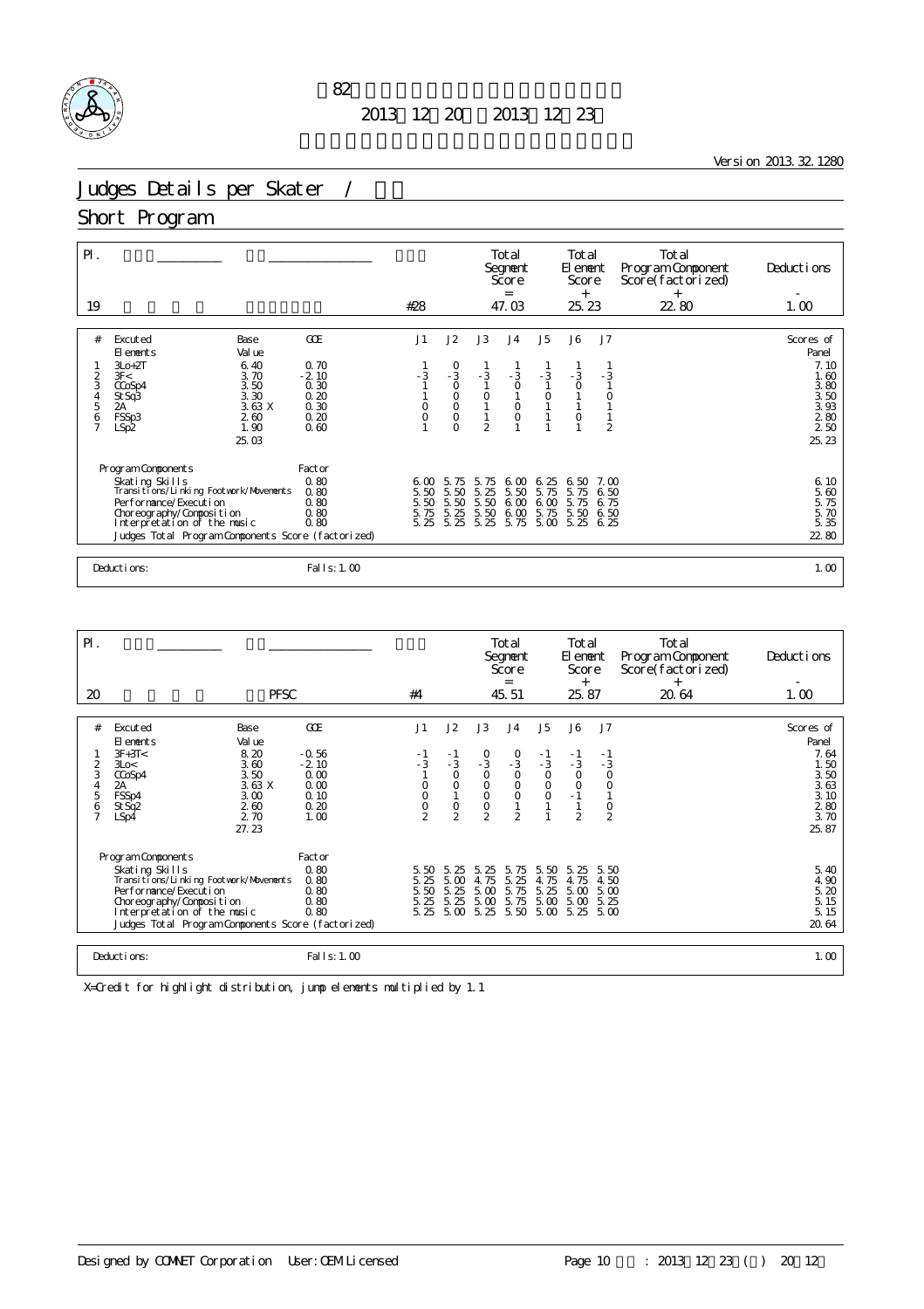

<u> 1980 - Johann Barn, mars ann an t-Amhain Aonaich an t-Aonaich an t-Aonaich ann an t-Aonaich ann an t-Aonaich</u>

Version 2013.32.1280

# Judges Details per Skater /

#### Short Program

| $P$ .                                     |                                                                                                                                                                                                                                |                                                 |                                      |                                                |                                   | Total<br>Segnent<br>Score<br>$=$                  |                                                       | Total<br>El ement<br>Score<br>$^{+}$                  |                                                          | Total<br>Program Component<br>Score(factorized)<br>$^{+}$ | Deductions                                            |
|-------------------------------------------|--------------------------------------------------------------------------------------------------------------------------------------------------------------------------------------------------------------------------------|-------------------------------------------------|--------------------------------------|------------------------------------------------|-----------------------------------|---------------------------------------------------|-------------------------------------------------------|-------------------------------------------------------|----------------------------------------------------------|-----------------------------------------------------------|-------------------------------------------------------|
| 21                                        |                                                                                                                                                                                                                                |                                                 | #22                                  |                                                |                                   | 45.49                                             |                                                       | 20.33                                                 |                                                          | 26.16                                                     | 1.00                                                  |
| #                                         | Excuted<br>Base<br>El ements<br>Val ue<br>$3Lz \ll +$ COMBO<br>2 10                                                                                                                                                            | GOE<br>$-0.90$                                  | J1                                   | J2<br>$-3$                                     | J3<br>$-3$                        | J <sub>4</sub>                                    | J <sub>5</sub><br>$-3$                                | J6                                                    | J7                                                       |                                                           | Scores of<br>Panel<br>1.20                            |
| $\frac{2}{3}$<br>5<br>6<br>$\overline{7}$ | 3.60<br>3Lo<<br>3.20<br>FCSp4<br>2 40<br>LSp3<br>StSq3<br>3.30<br>3.63X<br>2A<br>CCoSp1<br>200<br>20.23                                                                                                                        | $-2.10$<br>1.00<br>0.60<br>0.90<br>0.20<br>0.40 | $-3$<br>$-3$<br>$2$<br>1<br>$\circ$  | $-3$<br>$\mathsf O$<br>$\mathsf O$<br>$\Omega$ | $-3$<br>2<br>2<br>2               | $-3$<br>$-3$<br>$2$<br>$1$<br>$2$<br>$\mathbf{1}$ | $\begin{array}{c} -3 \\ 2 \\ 1 \\ 2 \\ 1 \end{array}$ | $-3$<br>$-3$<br>$3$<br>$2$<br>$2$<br>$-1$<br>$\Omega$ | $-3$<br>$-3$<br>$2$<br>$1$<br>$2$<br>O<br>$\overline{1}$ |                                                           | 1.50<br>4.20<br>3.00<br>4.20<br>3.83<br>2 40<br>20.33 |
|                                           | Program Components<br>Skating Skills<br>Transi ti ons/Li nki ng Footvork/Movements<br>Per for mance/Execution<br>Choreography/Composition<br>Interpretation of the music<br>Judges Total Program Components Score (factorized) | Factor<br>0.80<br>0.80<br>0.80<br>0.80<br>0.80  | 6.75<br>6.25<br>6.25<br>6.50<br>6.75 | 6.50<br>6 <sub>0</sub><br>6.00<br>6.25<br>6.00 | 6.50<br>6.50<br>6.75<br>6.75 6.75 | 7.00 6.75<br>6.50<br>6.50<br>6.75                 | 6.50<br>6.50<br>6.50<br>6.75<br>6.75                  | 6.25<br>5.75<br>5.50<br>6.00<br>6.50                  | 7.25<br>6.75<br>6.50<br>7.00<br>7.50                     |                                                           | 6.70<br>6.35<br>6.35<br>6.60<br>6.70<br>26.16         |
|                                           | Deductions:                                                                                                                                                                                                                    | Fal I s: 1.00                                   |                                      |                                                |                                   |                                                   |                                                       |                                                       |                                                          |                                                           | 1.00                                                  |

| PI.                                             |                                                                                                                                                                                                                                |                                                            |                                                           |                                                     |                                      | Total<br>Segnent<br>Score<br>$=$         |                                      | Total<br>El ement<br>Score<br>$^{+}$ |                                      | Total<br>Program Component<br>Score(factorized)<br>$^{+}$ | Deductions                                                    |
|-------------------------------------------------|--------------------------------------------------------------------------------------------------------------------------------------------------------------------------------------------------------------------------------|------------------------------------------------------------|-----------------------------------------------------------|-----------------------------------------------------|--------------------------------------|------------------------------------------|--------------------------------------|--------------------------------------|--------------------------------------|-----------------------------------------------------------|---------------------------------------------------------------|
| 22                                              |                                                                                                                                                                                                                                |                                                            | #11                                                       |                                                     |                                      | 45.43                                    |                                      | 22 03                                |                                      | 23.40                                                     | 0.00                                                          |
|                                                 |                                                                                                                                                                                                                                |                                                            |                                                           |                                                     |                                      |                                          |                                      |                                      |                                      |                                                           |                                                               |
| #                                               | Excuted<br>Base<br>Val ue<br>El ements                                                                                                                                                                                         | GOE                                                        | J1                                                        | J2                                                  | J3                                   | J <sub>4</sub>                           | J5                                   | J6                                   | J7                                   |                                                           | Scores of<br>Panel                                            |
| $\overline{2}$<br>3<br>5<br>6<br>$\overline{7}$ | $3S<+3T<<$<br>4.20<br>1.80<br>3Lo<<<br>3.20<br>FCSp4<br>3.63 X<br>2A<br>3.50<br>CCoSp4<br>3.30<br>St Sq3<br>2.70<br>LSp4<br>22 33                                                                                              | $-2.10$<br>$-0.90$<br>0.50<br>0.50<br>0.10<br>0.70<br>0.90 | $-3$<br>$-3$<br>$\begin{matrix} 0 \\ 2 \\ 0 \end{matrix}$ | $-3$<br>$-3$<br>$\circ$<br>$\circ$<br>$\frac{2}{2}$ | $-3$<br>$-3$<br>$\circ$              | $-3$<br>$-3$<br>$\circ$<br>$\frac{2}{2}$ | $-3$<br>$-3$<br>O<br>$\mathfrak{D}$  | $-3 - 3$<br>3<br>$\frac{0}{2}$       | $-3$<br>$-2$<br>2<br>$\frac{2}{2}$   |                                                           | 2 10<br>0.90<br>3.70<br>4.13<br>3.60<br>4.00<br>3.60<br>22 03 |
|                                                 | Program Components<br>Skating Skills<br>Transi ti ons/Li nki ng Footvork/Movements<br>Per for mance/Execution<br>Choreography/Composition<br>Interpretation of the music<br>Judges Total Program Components Score (factorized) | Factor<br>0.80<br>0.80<br>0.80<br>0.80<br>0.80             | 6. M<br>5.50<br>5.50<br>5.75                              | 5.75<br>5.75<br>6.00<br>6.00<br>6,00,6,25           | 6.00<br>5.50<br>5.50<br>5.75<br>5.75 | 5.75<br>5.50<br>5.75<br>6.00<br>6.25     | 5.75<br>5.75<br>5.75<br>6.25<br>6.25 | 5.75<br>5.50<br>6.25<br>6.00<br>6,00 | 6.25<br>5.50<br>5.75<br>6.00<br>6.50 |                                                           | 5.85<br>5.55<br>5.75<br>5.95<br>6.15<br>23.40                 |
|                                                 | Deductions:                                                                                                                                                                                                                    |                                                            |                                                           |                                                     |                                      |                                          |                                      |                                      |                                      | 0.00                                                      |                                                               |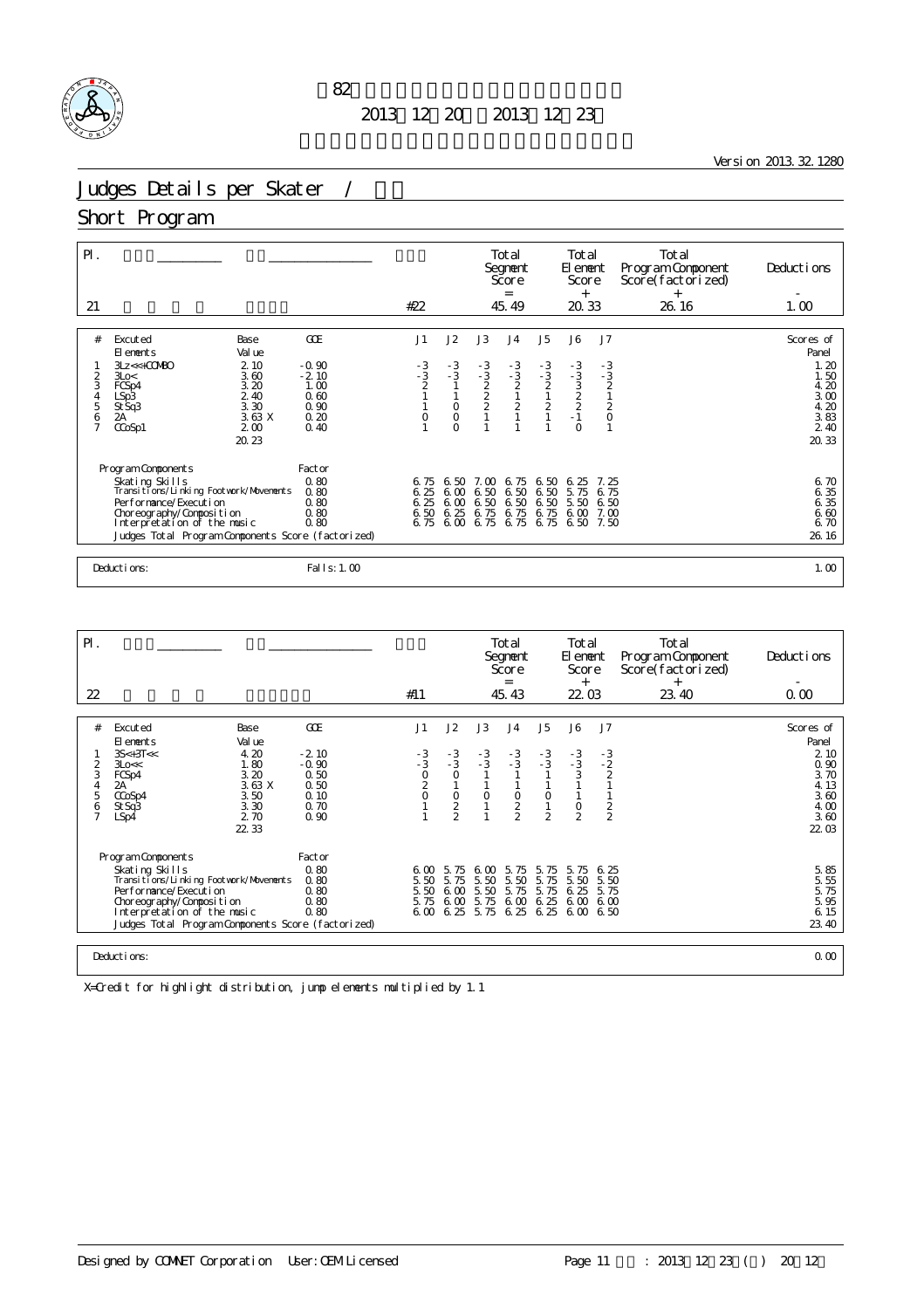

<u>Version 2013.32.1280</u>

# Judges Details per Skater /

#### Short Program

| $\mathsf{P}$ .                  |                                                                                                                                                                                                                                |                                                         |                                       |                                                                    |                                                | Total<br>Segnent<br>Score<br>$=$                                                    |                                                                                          | Total<br>El ement<br>Score<br>$^{+}$                                                              |                                      | Total<br>Program Component<br>Score(factorized)<br>$^{+}$ | Deductions                                                                   |
|---------------------------------|--------------------------------------------------------------------------------------------------------------------------------------------------------------------------------------------------------------------------------|---------------------------------------------------------|---------------------------------------|--------------------------------------------------------------------|------------------------------------------------|-------------------------------------------------------------------------------------|------------------------------------------------------------------------------------------|---------------------------------------------------------------------------------------------------|--------------------------------------|-----------------------------------------------------------|------------------------------------------------------------------------------|
| 23                              |                                                                                                                                                                                                                                |                                                         | #3                                    |                                                                    |                                                | 45.16                                                                               |                                                                                          | 23.40                                                                                             |                                      | 21.76                                                     | 0.00                                                                         |
| #                               | Excuted<br>Base<br>Val ue<br>El ements                                                                                                                                                                                         | GOE                                                     | J1                                    | J2                                                                 | J3                                             | J <sub>4</sub>                                                                      | J5                                                                                       | J6                                                                                                | J <sub>7</sub>                       |                                                           | Scores of<br>Panel                                                           |
| 2<br>3<br>4<br>5<br>$rac{6}{7}$ | 2z<br>2.10<br>e<br>$3T+2T$<br>5.40<br>3.50<br>CCoSp4<br>3.30<br>2A<br>LSp3<br>2.40<br>2.60<br>St Sq2<br>3.20<br>FCSp4<br>22 50                                                                                                 | $-0.90$<br>0.00<br>0.30<br>0.10<br>0.30<br>0.70<br>0.40 | $-3$<br>$\circ$<br>$\circ$<br>$\circ$ | $-3$<br>$\circ$<br>$\circ$<br>$\circ$<br>$\overline{O}$<br>$\circ$ | $-3$<br>$\circ$<br>$\circ$<br>$\frac{0}{0}$    | $-3$<br>$\mathsf O$<br>$\begin{smallmatrix}0\\1\end{smallmatrix}$<br>$\overline{2}$ | $-3$<br>$\circ$<br>$\begin{smallmatrix}0\\1\end{smallmatrix}$<br>$\mathbf{1}$<br>$\circ$ | $-3$<br>$\circ$<br>$\begin{smallmatrix}0\\1\end{smallmatrix}$<br>$\overline{2}$<br>$\overline{1}$ | $-3$<br>$\frac{2}{1}$                |                                                           | 1.20<br>5.40<br>3.80<br>3.40<br>2 70<br>3.30<br>3.60<br>23.40                |
|                                 | Program Components<br>Skating Skills<br>Transi ti ons/Li nki ng Footvork/Movements<br>Per for mance/Execution<br>Choreography/Composition<br>Interpretation of the music<br>Judges Total Program Components Score (factorized) | Factor<br>0.80<br>0.80<br>0.80<br>0.80<br>0.80          | 5.50<br>5.00<br>5.50<br>5.75<br>5.50  | 50<br>5.<br>5.00<br>5.<br>25<br>5.75<br>5.50                       | 5.50<br>5.00<br>5.<br>$\infty$<br>5.25<br>5.25 | 6.00<br>5.50<br>6.00<br>6.25<br>6.50                                                | 5.50<br>5.00<br>5.00<br>5.25<br>5.50                                                     | -5.<br>25<br>5.00<br>5.<br>25<br>5.50<br>5.75                                                     | 6.00<br>5.00<br>5.75<br>6.00<br>5.75 |                                                           | $\begin{array}{c} 5.60 \\ 5.00 \end{array}$<br>5.35<br>5.65<br>5.60<br>21.76 |
|                                 | Deductions:                                                                                                                                                                                                                    |                                                         |                                       |                                                                    |                                                |                                                                                     |                                                                                          |                                                                                                   |                                      |                                                           | 0.00                                                                         |

| $P$ .               |                                                              |                      |                      |                   |                    |                    | Total<br>Segnent<br>Score<br>$=$ |                         | Total<br>El ement<br>Score<br>$^{+}$ |                | Total<br>Program Component<br>Score(factorized)<br>$^{+}$ | Deductions           |
|---------------------|--------------------------------------------------------------|----------------------|----------------------|-------------------|--------------------|--------------------|----------------------------------|-------------------------|--------------------------------------|----------------|-----------------------------------------------------------|----------------------|
| 24                  |                                                              |                      |                      | #10               |                    |                    | 44.67                            |                         | 24.87                                |                | 19.80                                                     | 0.00                 |
| #                   | Excuted                                                      | Base                 | GOE                  | J1                | J2                 | J3                 | J <sub>4</sub>                   | J <sub>5</sub>          | J6                                   | J <sub>7</sub> |                                                           | Scores of            |
|                     | El ements                                                    | Val ue               |                      |                   |                    |                    |                                  |                         |                                      |                |                                                           | Panel                |
| $\overline{2}$<br>3 | 3L <sub>O</sub><br>2A<br>CCoSp4                              | 5.10<br>3.30<br>3.50 | 0.00<br>0.00<br>0.00 | 0<br>0<br>$\circ$ | 0<br>$\circ$<br>O  | 0<br>$\circ$<br>O  | 0<br>$\circ$<br>$\circ$          | 0<br>$\circ$<br>$\circ$ | 0<br>$\circ$                         | 0<br>$\circ$   |                                                           | 5.10<br>3.30<br>3.50 |
| 4                   | $3S+2T$                                                      | 6.05 X<br>3.00       | 0.00<br>$-0.06$      | $\circ$           | $\circ$<br>$\circ$ | $\circ$<br>$\circ$ | $\circ$<br>$\circ$               | $\circ$<br>$\circ$      | $\circ$<br>$\circ$                   |                |                                                           | 6.05<br>2 9 4        |
| 5<br>6              | FSSp4<br>St Sq2                                              | 260                  | $-0.12$              | $\circ$           | $-1$               | $\circ$            | $-1$                             | $\circ$                 | $\circ$                              | $-1$           |                                                           | 2 4 8                |
|                     | LSp1                                                         | 1.50<br>25.05        | 0.00                 | $\Omega$          | $\Omega$           | $\Omega$           | $\Omega$                         | $\Omega$                |                                      | $-1$           |                                                           | 1.50<br>24.87        |
|                     | Program Components                                           |                      | Factor               |                   |                    |                    |                                  |                         |                                      |                |                                                           |                      |
|                     | Skating Skills<br>Transi ti ons/Li nki ng Footvork/Movements |                      | 0.80<br>0.80         | 5.25<br>5.00      | 5.00<br>4.50       | 5.00<br>4.75       | 5.50<br>5.00                     | 5.00<br>4.50            | 5.25<br>4.75                         | 5.00<br>4.50   |                                                           | 5.10<br>4.70         |
|                     | Per for mance/Execution                                      |                      | 0.80                 | 5.00              | 4.75               | 5.00               | 5.00                             | 4.75                    | 5.00                                 | 5.25           |                                                           | 4.95                 |
|                     | Choreography/Composition<br>Interpretation of the music      |                      | 0.80<br>0.80         | 5.25<br>5.50      | 5.00<br>4.75       | 5.00<br>4.75       | 5.25<br>5.00                     | 5.00<br>4.75            | 5.00<br>5.00                         | 5.00<br>5.25   |                                                           | 5.05<br>4.95         |
|                     | Judges Total Program Components Score (factorized)           |                      |                      |                   |                    |                    |                                  |                         |                                      |                |                                                           | 19.80                |
|                     |                                                              |                      |                      |                   |                    |                    |                                  |                         |                                      |                |                                                           |                      |
|                     | Deductions:<br>0.00                                          |                      |                      |                   |                    |                    |                                  |                         |                                      |                |                                                           |                      |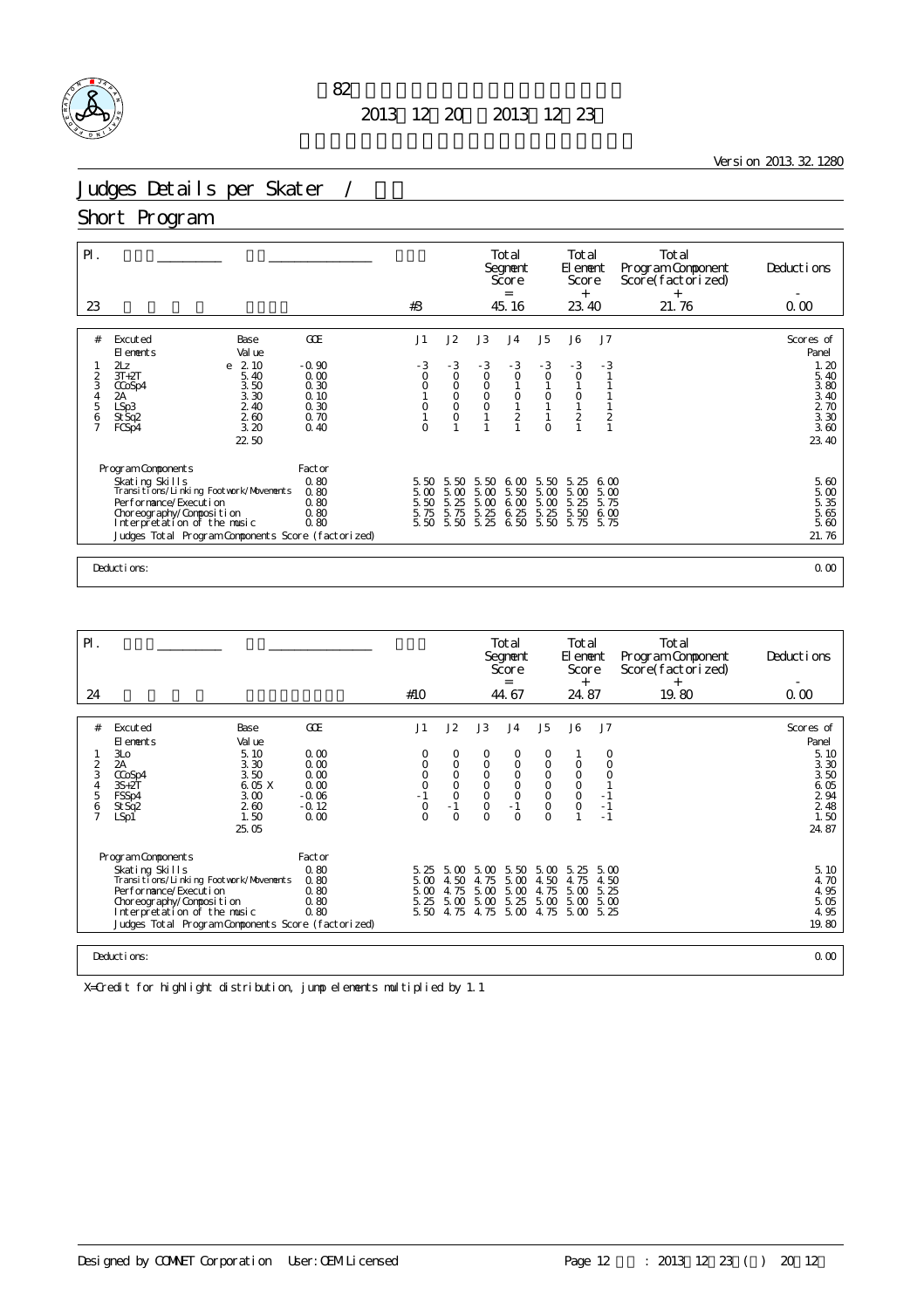

<u> 1980 - Johann Barn, mars ann an t-Amhain Aonaich an t-Aonaich an t-Aonaich ann an t-Aonaich ann an t-Aonaich</u>

Version 2013.32.1280

# Judges Details per Skater /

#### Short Program

| $P$ .<br>25    |                                                              |                   | <b>FSC</b>      | #12          |                    |                    | Total<br>Segnent<br>Score<br>$=$<br>44.11 |                                            | Total<br>El ement<br>Score<br>$^{+}$<br>23.83 |                         | Total<br>Program Component<br>Score(factorized)<br>$^{+}$<br>20.28 | Deductions<br>0.00       |
|----------------|--------------------------------------------------------------|-------------------|-----------------|--------------|--------------------|--------------------|-------------------------------------------|--------------------------------------------|-----------------------------------------------|-------------------------|--------------------------------------------------------------------|--------------------------|
|                |                                                              |                   |                 |              |                    |                    |                                           |                                            |                                               |                         |                                                                    |                          |
| #              | Excuted<br>El ements                                         | Base<br>Val ue    | GOE             | J1           | J2                 | J3                 | J <sub>4</sub>                            | J5                                         | J6                                            | J7                      |                                                                    | Scores of<br>Panel       |
|                | $3Lz < +2T$<br>3L <sub>O</sub>                               | 5.50<br>e<br>5.10 | $-1.82$<br>0.14 | $-3$<br>$-1$ | - 1<br>$\circ$     | $-3$               | $-3$<br>$\circ$                           | $-2$                                       | $-2$<br>$\mathbf{1}$                          | $-3$<br>$-1$            |                                                                    | 3.68<br>5.24             |
| 3<br>4         | CCoSp4                                                       | 3.50<br>2.40      | 0.10<br>0.00    | $\circ$<br>O | $\circ$<br>$\circ$ | $\circ$            | $\circ$                                   |                                            | $\circ$<br>$\mathbf{1}$                       | $-1$                    |                                                                    | 3.60                     |
| 5<br>6         | LSp3<br>StSq2<br>2A                                          | 260<br>3.63X      | 0.00<br>0.50    | $\circ$      | $\overline{O}$     | $_{\rm O}^{\rm O}$ | $_{\rm O}^{\rm O}$                        | $\begin{smallmatrix}0\\1\end{smallmatrix}$ | $\begin{matrix} 0 \\ 0 \end{matrix}$          | $\circ$<br>$\mathbf{1}$ |                                                                    | $\frac{2}{2}$ 40<br>4.13 |
| $\overline{7}$ | FCSp2                                                        | 2 3 0             | $-0.12$         | $\circ$      | $-1$               | $\circ$            | $-1$                                      | $\circ$                                    | $\mathbf{1}$                                  | $-1$                    |                                                                    | 2 18                     |
|                |                                                              | 25.03             |                 |              |                    |                    |                                           |                                            |                                               |                         |                                                                    | 23.83                    |
|                | Program Components                                           |                   | Factor          |              |                    |                    |                                           |                                            |                                               |                         |                                                                    |                          |
|                | Skating Skills<br>Transi ti ons/Li nki ng Footvork/Movements |                   | 0.80<br>0.80    | 5.25<br>4.50 | 5.<br>-25<br>5.00  | 5.50<br>5.00       | 5.50<br>5.00                              | 5.00<br>75<br>4.                           | 5.<br>25<br>4.50                              | 5.75<br>5.25            |                                                                    | 5.35<br>4.85             |
|                | Per for mance/Execution                                      |                   | 0.80<br>0.80    | 5.00<br>5.25 | 4.75<br>5.00       | 5.<br>25<br>5.25   | 5.<br>25<br>5.25                          | 5.00                                       | 5.00                                          | 5.50<br>5.50            |                                                                    | 5.10<br>5.15             |
|                | Choreography/Composition<br>Interpretation of the music      |                   | 0.80            | 5.00         | 4.75               | 5.00               | 5.00                                      | 5.00<br>4.75                               | 4.75<br>4.75                                  | 5.50                    |                                                                    | 4.90                     |
|                | Judges Total Program Components Score (factorized)           |                   |                 |              |                    |                    |                                           |                                            |                                               |                         |                                                                    | 20.28                    |
|                | Deductions:                                                  |                   |                 |              |                    |                    |                                           |                                            |                                               |                         |                                                                    | 0.00                     |

| $P$ .                                        |                                                                                                                                                                                                                                |                                                                   |                                                                                  |                                                      |                                                               | Total<br>Segnent<br>Score<br>$=$                            |                                          | Total<br>El ement<br>Score<br>$^{+}$          |                                                      | Total<br>Program Component<br>Score(factorized)<br>$^{+}$ | Deductions                                                                          |
|----------------------------------------------|--------------------------------------------------------------------------------------------------------------------------------------------------------------------------------------------------------------------------------|-------------------------------------------------------------------|----------------------------------------------------------------------------------|------------------------------------------------------|---------------------------------------------------------------|-------------------------------------------------------------|------------------------------------------|-----------------------------------------------|------------------------------------------------------|-----------------------------------------------------------|-------------------------------------------------------------------------------------|
| 26                                           |                                                                                                                                                                                                                                | C                                                                 | #7                                                                               |                                                      |                                                               | 43.45                                                       |                                          | 23.77                                         |                                                      | 20.68                                                     | 1.00                                                                                |
| #<br>2<br>3<br>4<br>5<br>6<br>$\overline{7}$ | Excuted<br>Base<br>Val ue<br>El ements<br>$3T+2T$<br>5.40<br>FSSp4<br>3.00<br>2.40<br>LSp3<br>5.10<br>30 <sub>o</sub><br>260<br>St Sq2<br>3.63X<br>2A<br>3.50<br>CCoSp4<br>25.63                                               | GOE<br>$-1.26$<br>0.60<br>0.50<br>$-2.10$<br>0.10<br>0.10<br>0.20 | J1<br>- 2<br>$\begin{array}{c} 0 \\ -3 \\ -1 \end{array}$<br>$\circ$<br>$\Omega$ | J2<br>$-2$<br>$-3$<br>$\circ$<br>$\circ$<br>$\Omega$ | J3<br>- 2<br>$\frac{3}{0}$<br>$\mathsf{O}\xspace$<br>$\Omega$ | J <sub>4</sub><br>- 1<br>$rac{2}{3}$<br>$\circ$<br>$\Omega$ | J5<br>$-1$<br>$\overline{a}$<br>$\sim 3$ | J6<br>$-3$<br>$\frac{3}{0}$<br>$\overline{2}$ | J7<br>$\frac{-2}{2}$<br>$\frac{3}{0}$<br>$\mathsf O$ |                                                           | Scores of<br>Panel<br>4.14<br>3.60<br>2 90<br>3.00<br>2 70<br>3.73<br>3.70<br>23.77 |
|                                              | Program Components<br>Skating Skills<br>Transi ti ons/Li nki ng Footvork/Movements<br>Per for mance/Execution<br>Choreography/Composition<br>Interpretation of the music<br>Judges Total Program Components Score (factorized) | Factor<br>0.80<br>0.80<br>0.80<br>0.80<br>0.80                    | 5.25<br>4.75<br>5.25<br>5.00                                                     | -5.<br>50<br>5.00<br>5.25<br>5.50<br>4.75 5.25       | 5.00<br>4.50<br>4.75<br>5.00<br>4.75                          | 5.75<br>5.50<br>5.75<br>6.75<br>5.75                        | 5.50<br>4.75<br>5.<br>25<br>5.25<br>5.50 | 5.50<br>5.00<br>5.25<br>5.00<br>5.00 5.25     | 5.50<br>4.75<br>5.25<br>5.00                         |                                                           | 5.45<br>4.85<br>5.25<br>5.15<br>5.15<br>20.68                                       |
|                                              | Deductions:                                                                                                                                                                                                                    | Fal I s: 1.00                                                     |                                                                                  |                                                      |                                                               |                                                             |                                          |                                               |                                                      |                                                           | 1.00                                                                                |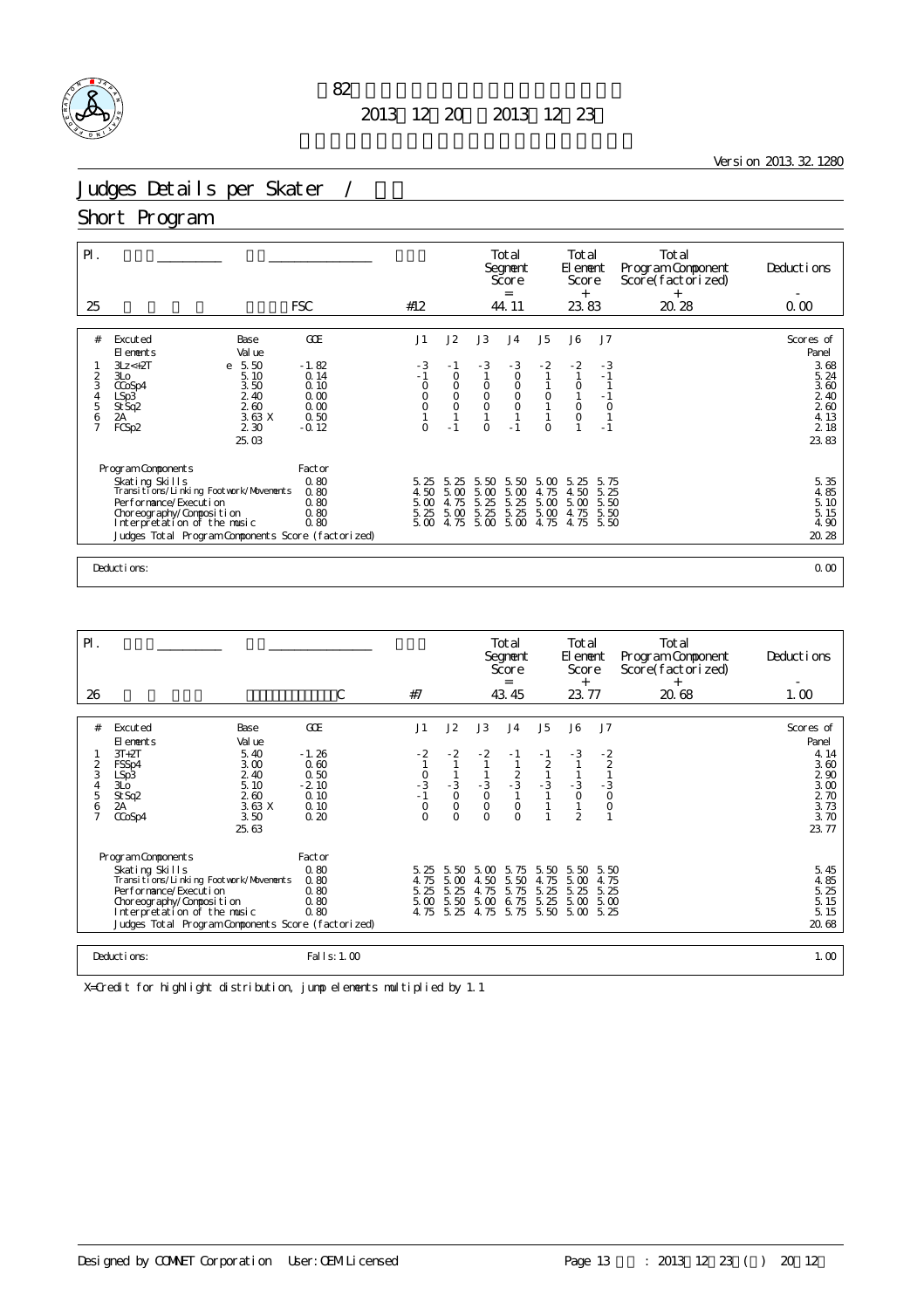

<u> 1980 - Johann Barn, mars ann an t-Amhain Aonaich an t-Aonaich an t-Aonaich ann an t-Aonaich ann an t-Aonaich</u>

Version 2013.32.1280

# Judges Details per Skater /

#### Short Program

| $P$ .                                        |                                                                                                                                                                                                                            |                                                                   |                                           |                                                    | Total<br>Segnent<br>Score<br>$=$     |                                                             | Total<br>El ement<br>Score<br>$+$         |                                                      |                                                                                          | Total<br>Program Component<br>Score(factorized)<br>$^{+}$ | Deductions                                                                          |
|----------------------------------------------|----------------------------------------------------------------------------------------------------------------------------------------------------------------------------------------------------------------------------|-------------------------------------------------------------------|-------------------------------------------|----------------------------------------------------|--------------------------------------|-------------------------------------------------------------|-------------------------------------------|------------------------------------------------------|------------------------------------------------------------------------------------------|-----------------------------------------------------------|-------------------------------------------------------------------------------------|
| 27                                           |                                                                                                                                                                                                                            |                                                                   | #27                                       |                                                    |                                      | 43.41                                                       |                                           | 21.33                                                |                                                                                          | 23.08                                                     | 1.00                                                                                |
| #<br>2<br>3<br>4<br>5<br>6<br>$\overline{7}$ | Base<br>Excuted<br>Val ue<br>El ements<br>2F<br>1.80<br>290<br>$3S<+OONBO$<br>3.00<br>FSSp4<br>3.63X<br>2A<br>3.50<br>CCoSp4<br>3.30<br>St Sq3<br>2.70<br>LSp4<br>20.83                                                    | GOE<br>$-0.90$<br>$-2.10$<br>0.70<br>0.50<br>0.60<br>0.50<br>1.20 | J1<br>$-3$<br>$-3$<br>2<br>$\mathfrak{D}$ | J2<br>$-3$<br>$-3$<br>$\Omega$<br>$\mathsf O$<br>3 | J3<br>$-3$<br>$-3$<br>3              | J <sub>4</sub><br>$-3$<br>$-3$<br>$\circ$<br>$\mathfrak{D}$ | J5<br>$-3$<br>$-3$<br>$\overline{2}$      | J6<br>$-3 - 3$<br>$\frac{3}{2}$<br>$\mathbf{1}$<br>3 | J7<br>$-3$<br>$-3$<br>$\overline{a}$<br>$\mathbf{1}$<br>$\overline{c}$<br>$\overline{2}$ |                                                           | Scores of<br>Panel<br>0.90<br>0.80<br>3.70<br>4.13<br>4.10<br>3.80<br>3.90<br>21.33 |
|                                              | Program Components<br>Skating Skills<br>Transitions/Linking Footvork/Movements<br>Per for mance/Execution<br>Choreography/Composition<br>Interpretation of the music<br>Judges Total Program Components Score (factorized) | Factor<br>0.80<br>0.80<br>0.80<br>0.80<br>0.80                    | 5.75<br>5.50<br>5.25<br>6.25<br>6.50      | 6.00<br>5.50<br>6.00<br>6.25<br>5.75               | 5.75<br>5.50<br>5.50<br>5.75<br>5.50 | 6.25<br>6.00<br>6.00<br>6.25<br>6.25                        | -5.<br>25<br>5.00<br>5.25<br>5.25<br>5.50 | 5.<br>25<br>5.00<br>5.25<br>5.50<br>5.75             | 6.75<br>6.50<br>6.50<br>6.75<br>7. CO                                                    |                                                           | $\frac{5}{5}$ 80<br>$\frac{80}{50}$<br>5.60<br>$6.00$<br>5.95<br>23.08              |
|                                              | Deductions:                                                                                                                                                                                                                | Fal I s: 1.00                                                     |                                           |                                                    |                                      |                                                             |                                           |                                                      |                                                                                          |                                                           | 1.00                                                                                |

| PI.                      |                                                                                                                                                                                                          |                                      |                                           |                                       | Total<br>Segnent<br>Score<br>$=$      |                                      |                                             | Total<br>El ement<br>Score<br>$^{+}$ |                                      | Total<br>Program Component<br>Score(factorized)<br>$^{+}$ | Deductions                                    |
|--------------------------|----------------------------------------------------------------------------------------------------------------------------------------------------------------------------------------------------------|--------------------------------------|-------------------------------------------|---------------------------------------|---------------------------------------|--------------------------------------|---------------------------------------------|--------------------------------------|--------------------------------------|-----------------------------------------------------------|-----------------------------------------------|
| 28                       |                                                                                                                                                                                                          | GOLD F S C                           | #14                                       |                                       |                                       | 41.83                                |                                             | 22 23                                |                                      | 19.60                                                     | 0.00                                          |
|                          |                                                                                                                                                                                                          |                                      |                                           |                                       |                                       |                                      |                                             |                                      |                                      |                                                           |                                               |
| #                        | Excuted<br>Base<br>Val ue<br>El ements                                                                                                                                                                   | GOE                                  | J1                                        | J2                                    | J3                                    | J <sub>4</sub>                       | J5                                          | J6                                   | J7                                   |                                                           | Scores of<br>Panel                            |
| $\overline{2}$<br>3<br>4 | 35 <<br>1.30<br>$3T+2T$<br>5.40<br>260<br>FSSp3<br>2.40<br>LSp3                                                                                                                                          | $-0.60$<br>0.00<br>0.00<br>0.20      | $-3$<br>$\circ$<br>$\circ$                | $-3$<br>$\circ$<br>$\circ$<br>$\circ$ | $-3$<br>$\circ$<br>$\circ$<br>$\circ$ | $-3$<br>$\circ$<br>$\circ$           | $-3$<br>$\circ$                             | $-3$<br>$\circ$<br>$\circ$           | $-3$<br>$-1$<br>$-1$<br>$\mathbf 0$  |                                                           | 0.70<br>5.40<br>260<br>260                    |
| 5<br>6                   | $2A^{\dagger}$<br>3.63 X<br>St Sq3<br>3.30<br>3.50<br>CCoSp4<br>22.13                                                                                                                                    | 0.40<br>0.00<br>0.10                 | $\circ$                                   | $\circ$<br>$\circ$<br>$\Omega$        | $_{\rm O}^{\rm O}$<br>$\Omega$        | $\mathsf O$<br>$\Omega$              |                                             | $\mathsf O$<br>$\Omega$              | $\mathsf O$<br>$\circ$               |                                                           | 4.03<br>3.30<br>3.60<br>22 23                 |
|                          | Program Components                                                                                                                                                                                       | Factor                               |                                           |                                       |                                       |                                      |                                             |                                      |                                      |                                                           |                                               |
|                          | Skating Skills<br>Transi ti ons/Li nki ng Footvork/Movements<br>Per for mance/Execution<br>Choreography/Composition<br>Interpretation of the music<br>Judges Total Program Components Score (factorized) | 0.80<br>0.80<br>0.80<br>0.80<br>0.80 | $5\omega$<br>4.50<br>5.00<br>4.75<br>4.75 | 5.00<br>5.00<br>4.75<br>5.00<br>4.75  | 5.25<br>4.75<br>5.00<br>5.25<br>5.00  | 5.50<br>5.00<br>5.25<br>5.25<br>5.00 | $5\,\omega$<br>4.50<br>4.75<br>4.50<br>4.50 | 5.50<br>4.50<br>5.00<br>5.00<br>5.25 | 5.25<br>4.25<br>4.75<br>4.75<br>4.50 |                                                           | 5.20<br>4.65<br>4.90<br>4.95<br>4.80<br>19.60 |
|                          | Deductions:                                                                                                                                                                                              |                                      |                                           |                                       |                                       |                                      |                                             |                                      |                                      |                                                           | 0.00                                          |